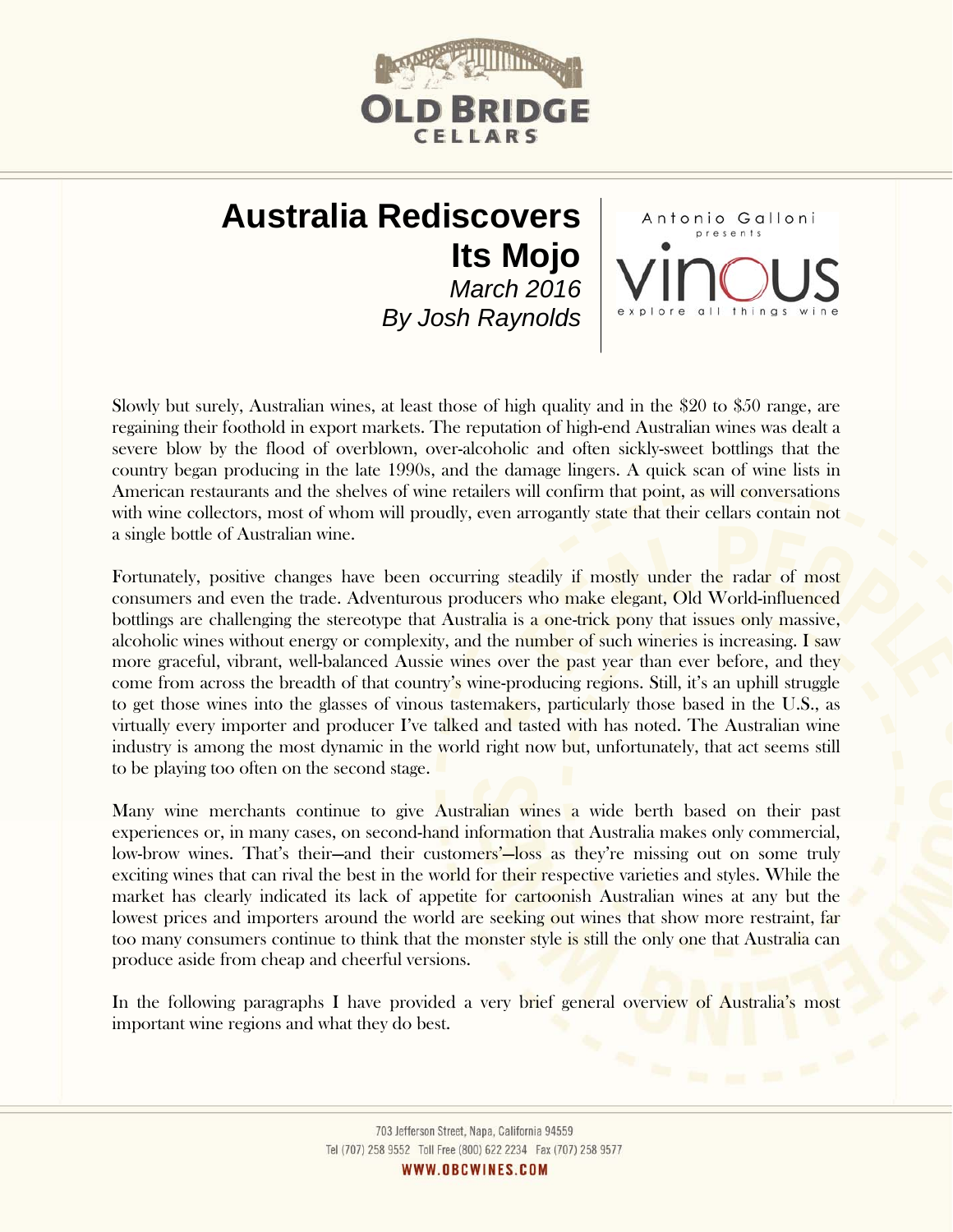



#### South Australia and Southeast Australia

For many people, the red wines from this sprawling and diverse area define Australian wine, for better or worse. This is the home of the Barossa Valley, with its deeply concentrated renditions of Shiraz and Cabernet Sauvignon, as well as the McLaren Vale, which produces many outstanding wines from the same varieties, albeit on a relatively less boisterous scale. The Adelaide Hills excels with taut Sauvignon Blancs, while the Clare Valley is responsible for most of Australia's best Rieslings as well as for vibrant red wines that lean distinctly Old World in character. Coonawarra is renowned for its earthy, ageworthy Cabernet Sauvignon-based wines, the best of which can age and gain in complexity like serious Bordeaux.

#### Victoria

This relatively cool, mostly hilly region that counts Melbourne as its hub produces Australia's finest Pinot Noirs and Chardonnays, not to mention a small but growing number of energetic wines from Rhône varieties. The Yarra Valley, in particular, is a consistently reliable source for elegant Burgundian Pinot Noirs and Chardonnays that have strong track records for ageworthiness. Melbourne itself, especially its elite restaurants, provides steady, sometimes insatiable demand for the top producers' wines, making them hard to find outside of their home region.

## Western Australia

Western Australia is one of the most successful areas in the world for producing Cabernet Sauvignon-based wines, especially the Margaret River region. Western Australia's top wineries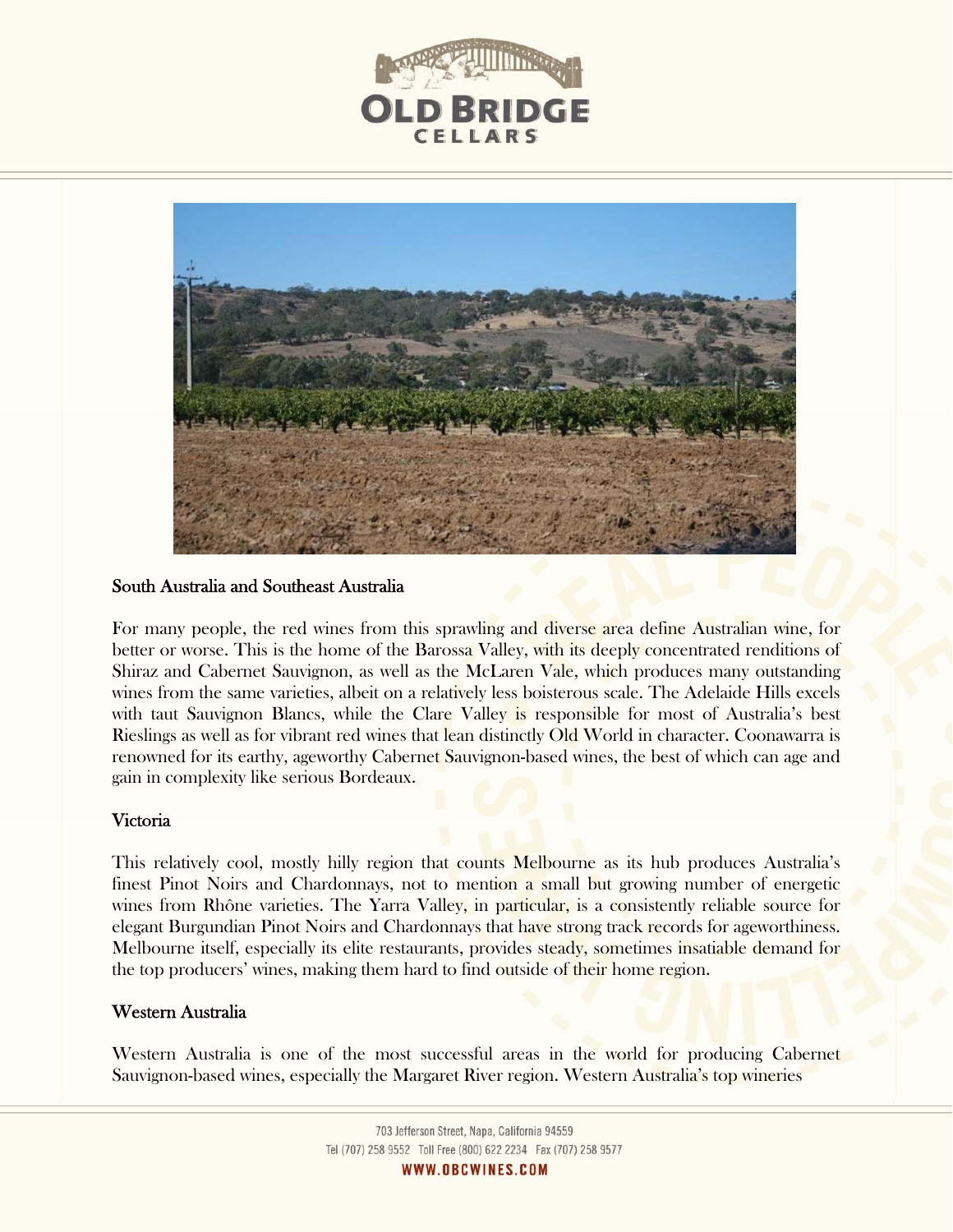

have fiercely loyal, well-heeled local followers who support the wines' often lofty prices. Their best white wines, mostly based on Sauvignon Blanc à la Bordeaux, can also be outstanding, as can Chardonnay and, increasingly, Syrah. There are also a handful of deadly serious producers of world-class Riesling in the area, notably Frankland River and Mount Barker in Great Southern, but Cabernet Sauvignon, often blended with Merlot and other Bordeaux varieties, is the source of Western Australia's fame.



# Hunter Valley

Semillon is the signature grape here and classic renditions of the variety, which seldom top 12% alcohol and usually cruise closer to 11% or even 10%, can age and improve for decades. The best Hunter Valley Semillons can be hard to find outside the region as Sydney soaks up more than its fair share of these steely, mineral-driven wines, which are outstanding companions to raw or simply adorned shellfish dishes. The red wines of the area, with Shiraz leading the pack, usually tend to the earthy side in my experience; while they can age well, they rarely attain the complexity of South Australia's versions of the variety. They're also somewhat difficult to find, especially in the U.S. market.

# Tasmania

Long considered Australia's great hope for sparkling wines and nervy Chardonnays and Pinot Noirs, Tasmania does indeed produce some outstanding versions of those styles. But since the top wineries tend to be quite small, their wines can be extremely difficult to hunt down off the island. The cool, Southern Ocean-influenced north and east coasts of Tasmania are the source for virtually all of the island's best wines and a handful of them are becoming more readily available in export markets. Perhaps the most interesting recent development here is the emergence of serious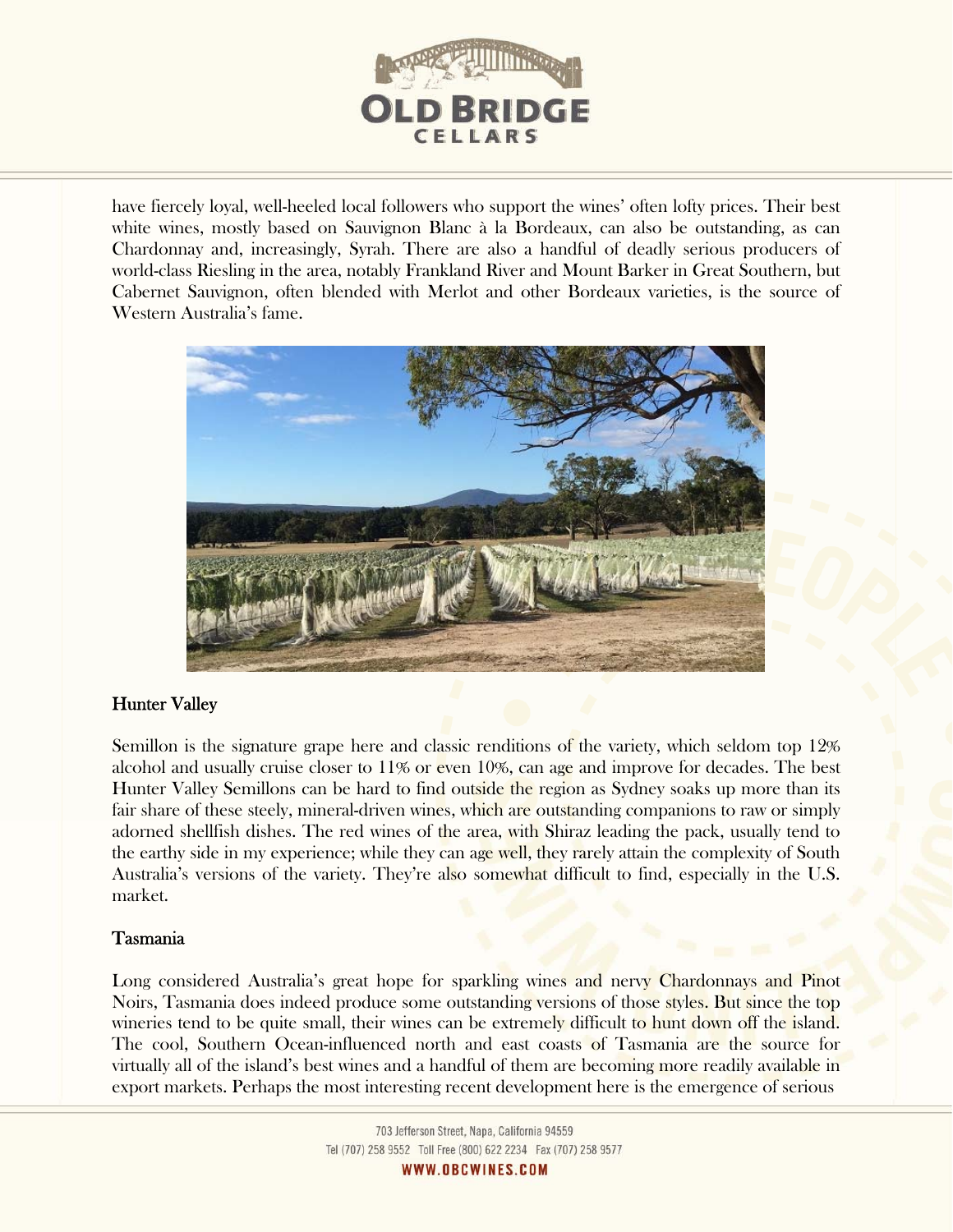

wines from the Coal River Valley in southeastern Tasmania, not far from the island's capital, Hobart. It's still early days but this could turn out to be one of Australia's best sources for Pinot Noir and, perhaps, for Chardonnay as well.

# BROKENWOOD

## 94 pts Brokenwood Graveyard Vineyard Shiraz 2013

Opaque ruby. Sexy dark berry, violet pastille and incense aromas are lifted by peppery spice and mineral notes. Shows excellent focus and intensity on the palate, with the sweet boysenberry, violet pastille and cola flavors betraying no rough edges. Fine-grained tannins build slowly and steadily through a very long, floral finish, with the blue fruit note echoing emphatically. This wine shows surprising depth and power for its 13.5% alcohol.

## 92 pts Brokenwood ILR Reserve Semillon 2009

Light yellow-gold. Vibrant, mineral-laced lemon, quince and honeysuckle aromas show a hint of waxiness that builds with air. Dry, taut and chewy on the palate, offering bitter citrus pith and quinine flavors and a strong note of tarragon. This sharply delineated, deep wine finishes with superb tension and resonating floral and mineral qualities. Experience says that it will age effortlessly.

## 92 pts Brokenwood Hunter Valley Shiraz 2013

Deep ruby. Complex, highly perfumed bouquet evokes fresh dark berries, floral pastilles, musky underbrush and allspice, with a mineral element adding interest. Sweet, focused and lithe on the palate, offering energetic black raspberry and cherry-cola flavors that turn deeper and sweeter on the back half. Combines power and vivacity effortlessly and finishes juicy and very long, with finegrained tannins gently shaping the wine's nervy dark fruit.

## 91 pts Brokenwood Area Blend Shiraz 2013

(76% of this fruit came from McLaren Vale, 14% from the Hunter Valley and 10% from Beechworth): Deep ruby. Smoke-accented aromas of black raspberry, licorice and botanical herbs, with a peppery nuance adding urgency. Sappy cherry, cassis and rhubarb flavors show a touch of medicinal bitterness initially but sweeten up with aeration. Distinctly Old World in style, displaying a very good balance of depth and vivacity. Closes with repeating smokiness, dusty tannins and strong fruity persistence.

## 90 pts Brokenwood Hunter Valley Semillon 2014

l

Bright straw. Aromas of ripe lemon, beeswax and jasmine, with a hint of tarragon emerging with air. Silky and seamless on the palate, in a somewhat more forward style than usual for this bottling, offering good depth and heft to its juicy citrus and orchard fruit flavors. Lingers with good fruity persistence, leaving notes of tangerine and pear behind.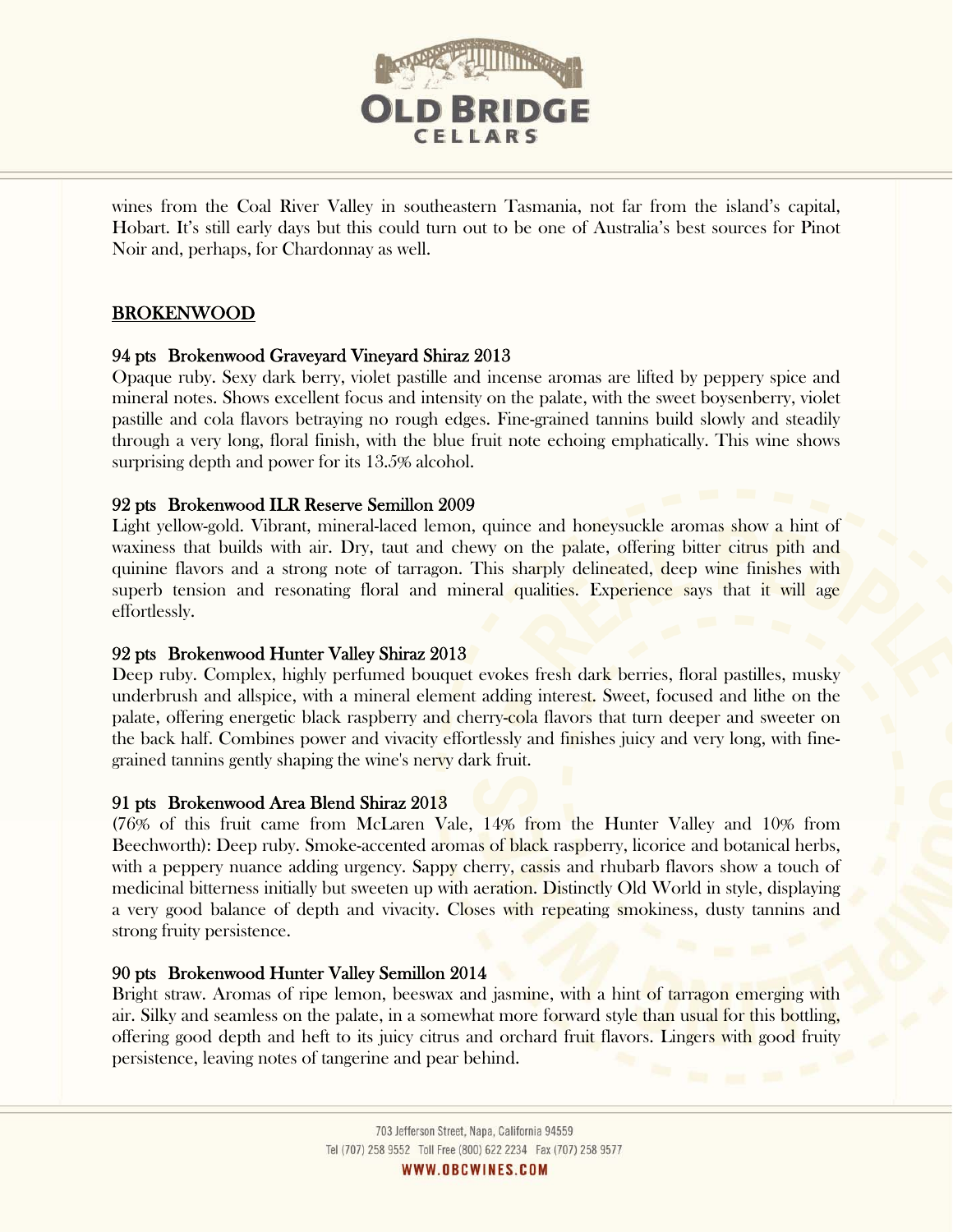

# 90 pts Brokenwood Pinot Noir 2014

Light, bright red. Extremely fragrant and spicy on the nose, displaying vibrant cherry and raspberry scents with hints of potpourri and white pepper. Silky and precise in the mouth, offering tangy, refreshingly bitter-edged red fruit and floral pastille flavors. Closes firm and long, with a touch of smokiness and supple, late-arriving tannins.

# **CHAMBERS**

# 96 pts Chambers Rare Muscadelle

Dark amber with a bright orange rim. A heady, wildly complex bouquet evokes roasted coffee, mocha, peach pit, orange marmalade and gingerbread, with honey and toffee nuances building in the glass. Utterly stains the palate with deeply concentrated spicecake, coffee, orange zest and brown sugar flavors. At once weighty and graceful, showing remarkable vivacity for its density. Closes with outstanding and resonating pit fruit liqueur and candied orange notes. This refuses to let up. The most amazing thing is that, for me at least, there's no sense of overt thickness or treacly sweetness.

## 95 pts Chambers Rare Muscat

Dark chestnut-brown with a greenish rim. Powerful, expansive aromas of brown sugar, molasses, dark chocolate and candied dates, with exotic black cardamom and Moroccan spice overtones. Lush, deeply concentrated and emphatically sweet, offering powerful, palate-coating fruitcake, cola, espresso and dark chocolate flavors. Downright relentless on the broad, emphatically sweet, clinging finish, which eventually leaves smoky molasses, black toffee and raisin bread notes behind.

## 95 pts Chambers Grand Muscadelle

Deep, orange-tinged amber. A strikingly complex bouquet evokes an array of dried pit fruits, crème brûlée, candied fig and brown sugar, along with an exotic gingerbread overtone. Emphatically sweet, seamless and penetrating, offering orange marmalade, apricot preserve, toffee and membrillo flavors that completely stain the palate while showing surprising vivacity. Combines richness and vivacity with a deft hand and finishes extremely long and spicy, with lingering brown sugar and candied orange qualities that don't let up.

## 94 pts Chambers Grand Muscat

Dark brown, with a shimmering green rim. Deeply pitched aromas and flavors of fruitcake, pomegranate molasses, Café Brûlot and candied date, with a subtle hint of smokiness emerging slowly with air. Broad, concentrated and very sweet, showing a spherical texture and superb backend power. The molasses and coffee qualities come back strong on a strikingly persistent, spicetinged finish, which leaves behind a very sweet note of fig paste.

# 91 pts Chambers Rutherglen Muscat

Bright amber-gold. Smoke- and spice-accented scents of orange, toffee and baked apple, with notes of caramel and honey in the background. Sweet and silky but penetrating on the palate, offering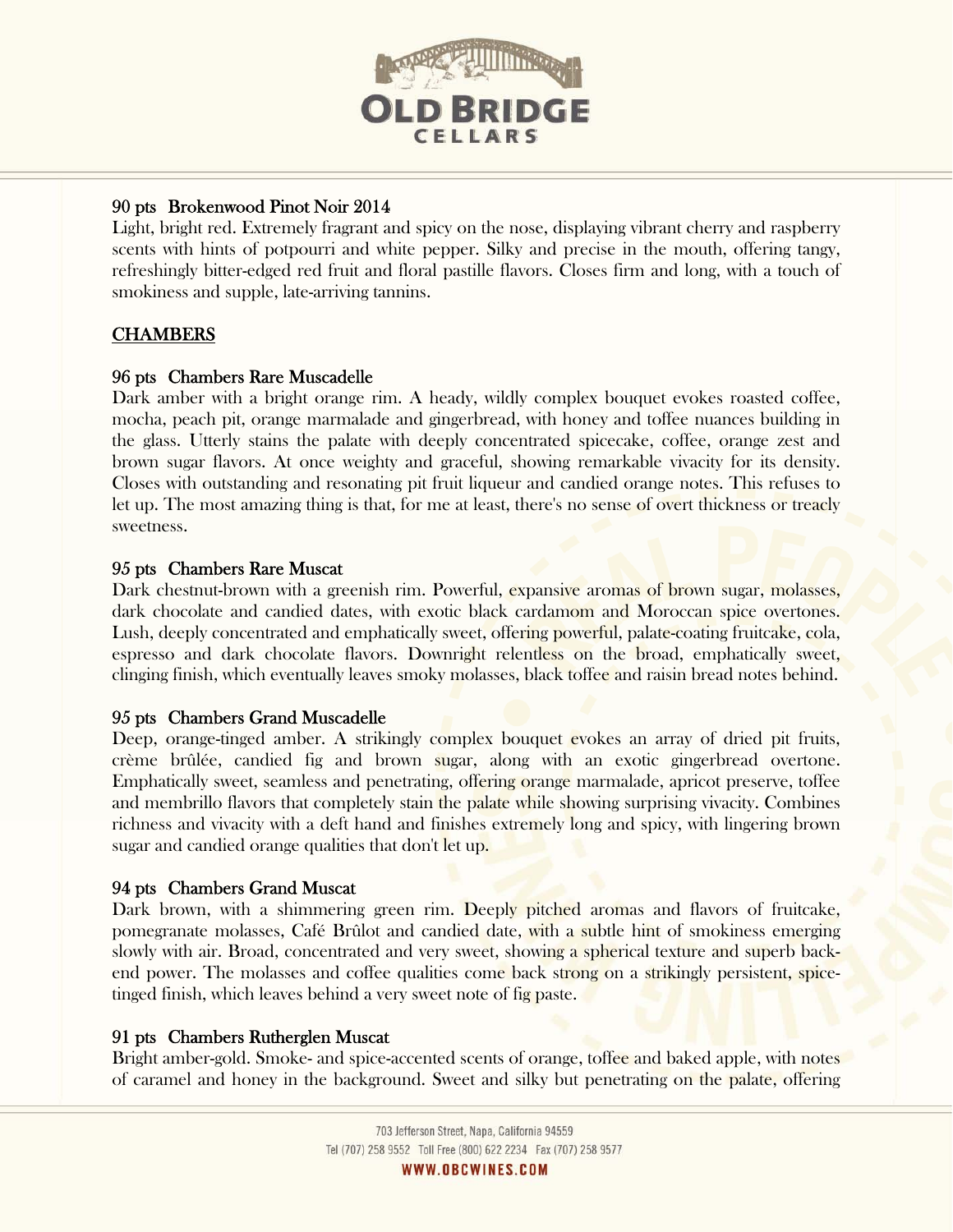

bitter orange pith and cinnamon pastry flavors that show surprising vivacity for their richness. Closes sweet, spicy and quite long, leaving orange liqueur and baking spice notes behind.

# 90 pts Chambers Rutherglen Muscadelle

Gold-tinged brown. Deeply pitched scents of toffeed apple, candied date and cherry pit, with notes of mocha and fruitcake emerging with air. Sweet, broad and velvety, offering intense baked orchard fruit and spicecake flavors and a strong toffee quality. Weighty, very sweet and lush, finishing with strong cling and lingering smokiness. A touch less vivacious than its Muscadelle sibling and best suited for serving on its own, or maybe with a rich chocolate dessert.

# CULLEN

# 94 pts Cullen Diana Madeline Cabernet/Merlot 2013

Bright purple. Primary, very ripe scents of black and blue fruits, dark chocolate and pipe tobacco, with floral and mineral nuances adding complexity. Smooth, weighty and alluringly sweet, with its intense cassis and singed plum flavors sharpened and given a spicy edge by a suggestion of cracked pepper. Sweet vanilla and mocha qualities build on the impressively long, gently tannic finish of this lush, seamless blend.

# 93 pts Cullen Kevin John Chardonnay 2013

Vivid yellow. Youthful, focused scents of ripe orange, pear, vanilla and smoky minerals are complicated by nuances of fennel, jasmine and iodine. Sappy, penetrating and pure in the mouth, offering juicy citrus and orchard fruit and honeysuckle flavors enlivened by a jolt of juicy acidity. Impressively concentrated yet graceful and fat-free, in the style of a serious Puligny-Montrachet. Finishes with excellent thrust and persistent floral and mineral qualities.

# 92 pts Cullen Mangan East Block 2013

Inky ruby. Powerful black and blue fruit aromas are complicated by licorice, pipe tobacco and an exotic touch of orange rind. Densely packed, spice-tinged blueberry and cassis flavors display a round, fleshy texture and no rough edges. The youthfully tannic finish is sappy, sweet and expansive, hanging on with noteworthy tenacity and resonating spiciness.

# 92 pts Cullen Ephraim Clarke Sauvignon Blanc/Semillon 2014

Light, hazy yellow. Smoky, assertively perfumed aromas of poached pear, melon and lemon curd are complemented by suggestions of fennel, jasmine and vanilla. Supple and broad on entry, then more taut in the middle, offering juicy orchard fruit and **orange zest flavors and a hint** of toasty lees. Shows a suave blend of power and finesse and finishes sappy, smoky and very long, with a sexy floral quality. This complex wine reminded me a lot of a top-notch white Bordeaux.

# 92 pts Cullen Amber 2014

Very light, copper-tinged orange. Poached pear, tangerine, honey and vanilla on the toasty, deeply perfumed nose. Smooth, broad and fleshy on the palate, offering powerful orchard and pit fruit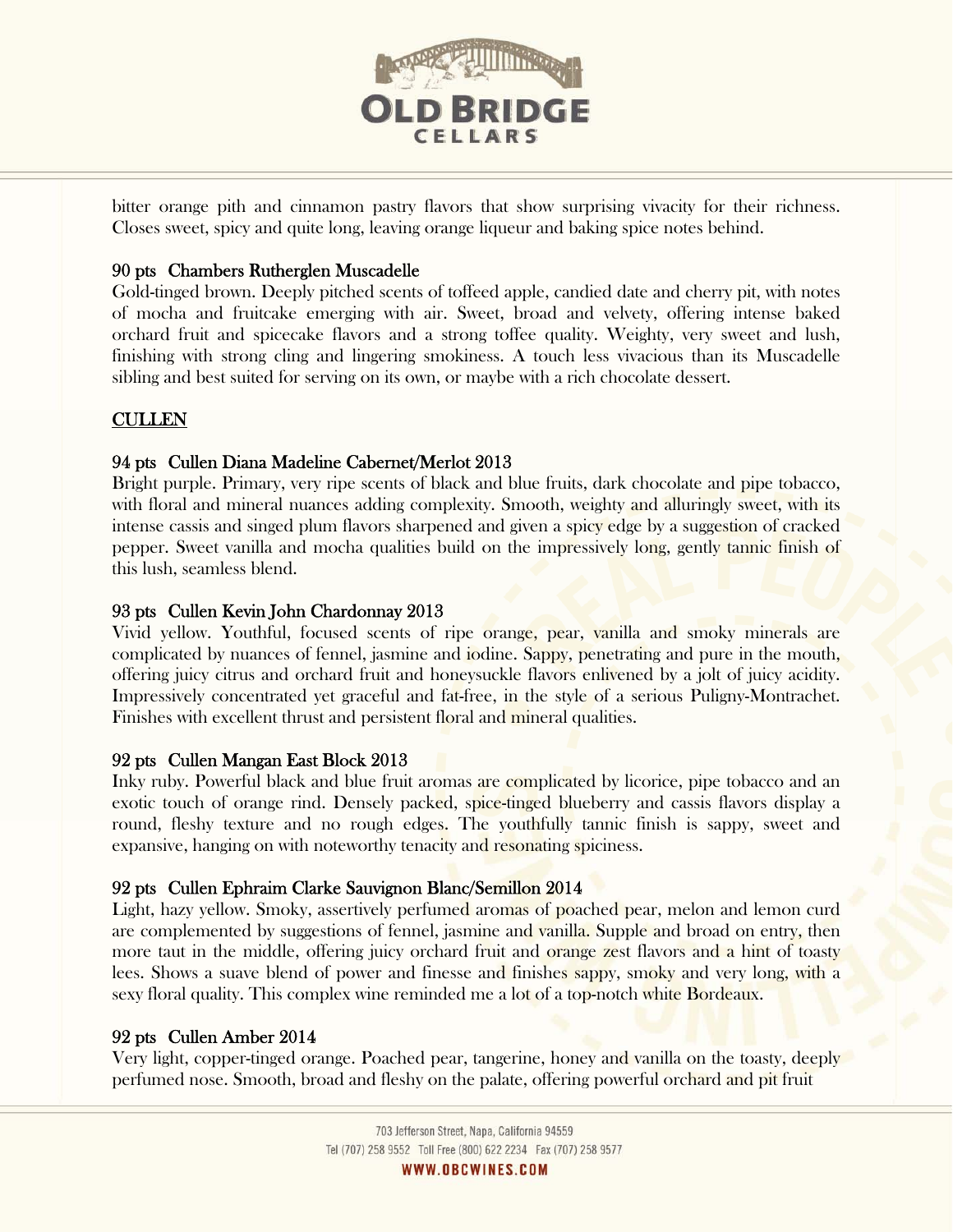

and vanilla pastry flavors sharpened by suggestions of candied ginger and smoky minerals. Shows the heft of a red wine but the vibrancy and bite of a white--or pink--one. The pear and ginger notes linger with impressive tenacity on the lucid, seamless finish. While this intriguing orange wine is carrying 15% alcohol it does not come off as heavy or warm.

# d'ARENBERG

# 93 pts d'Arenberg The Dead Arm Shiraz 2012

Youthful purple. Primary black and blue fruits, floral pastilles, Indian spices and vanilla on the deeply perfumed nose, with a smoky mineral quality adding urgency and lift. Sweet, deeply pitched boysenberry and cherry-cola flavors spread out impressively on the palate, picking up spiciness and a touch of mocha on the back half. This lush, broad, seamless Shiraz finishes with excellent clarity and smooth tannins that contribute structure and gentle grip.

# 92 pts d'Arenberg The Dead Arm Shiraz 2011

Opaque ruby. The nose displays an array of dark fruit and floral scents, along with suggestions of pipe tobacco, violet and cracked pepper. Chewy and focused on entry, then fleshier in the midpalate, offering bitter cherry and cassis flavors that are slow to open up. Less lush than usual for this bottling, which is the norm for virtually all 2011 South Australia red wines, with dusty tannins coming in late to add grip to the lingering, pepper-accented cherry pit and blackcurrant flavors. In the context of this difficult vintage this is a pretty successful effort.

# 92 pts d'Arenberg The Coppermine Road Cabernet Sauvignon 2012

Inky ruby. Smoky, oak-tinged aromas of dried cherry, cassis and pipe tobacco, with a peppery nuance adding lift. Sappy and penetrating on the palate, with bitter cherry and floral pastille flavors showing very good clarity and refreshing spiciness. The cherry and tobacco notes build strongly on the clinging finish, which is framed by smooth, slowly building tannins.

# 92 pts d'Arenberg The Ironstone Pressings 2012

Inky ruby. Expansive, spice-accented aromas of raspberry and boysenberry, potpourri and smoky minerals. Sweet and creamy in texture, offering palate-staining red and dark berry and lavender pastille flavors complicated by a smoky nuance. This rich yet energetic red blend shows very good depth and a firm spine of acidity. The floral quality recurs on the powerful, gently tannic finish.

# 91 pts d'Arenberg The Coppermine Road Cabernet Sauvignon 2011

Saturated ruby. Sexy, oak-spiced dark berry and cherry scents, with hints of vanilla and cigar box building in the glass. Sweet and expansive on the palate, offering juicy blackberry and cherry-vanilla flavors sharpened by a jolt of tangy acidity and a touch of cracked pepper. Unfolds nicely on the lively finish, which features smooth tannins and an echo of sappy dark berries.

# 91 pts d'Arenberg d'Arry's Original Shiraz/Grenache 2012

Brilliant ruby-red. Fresh cherry, black raspberry, floral pastilles and a hint of smokiness on the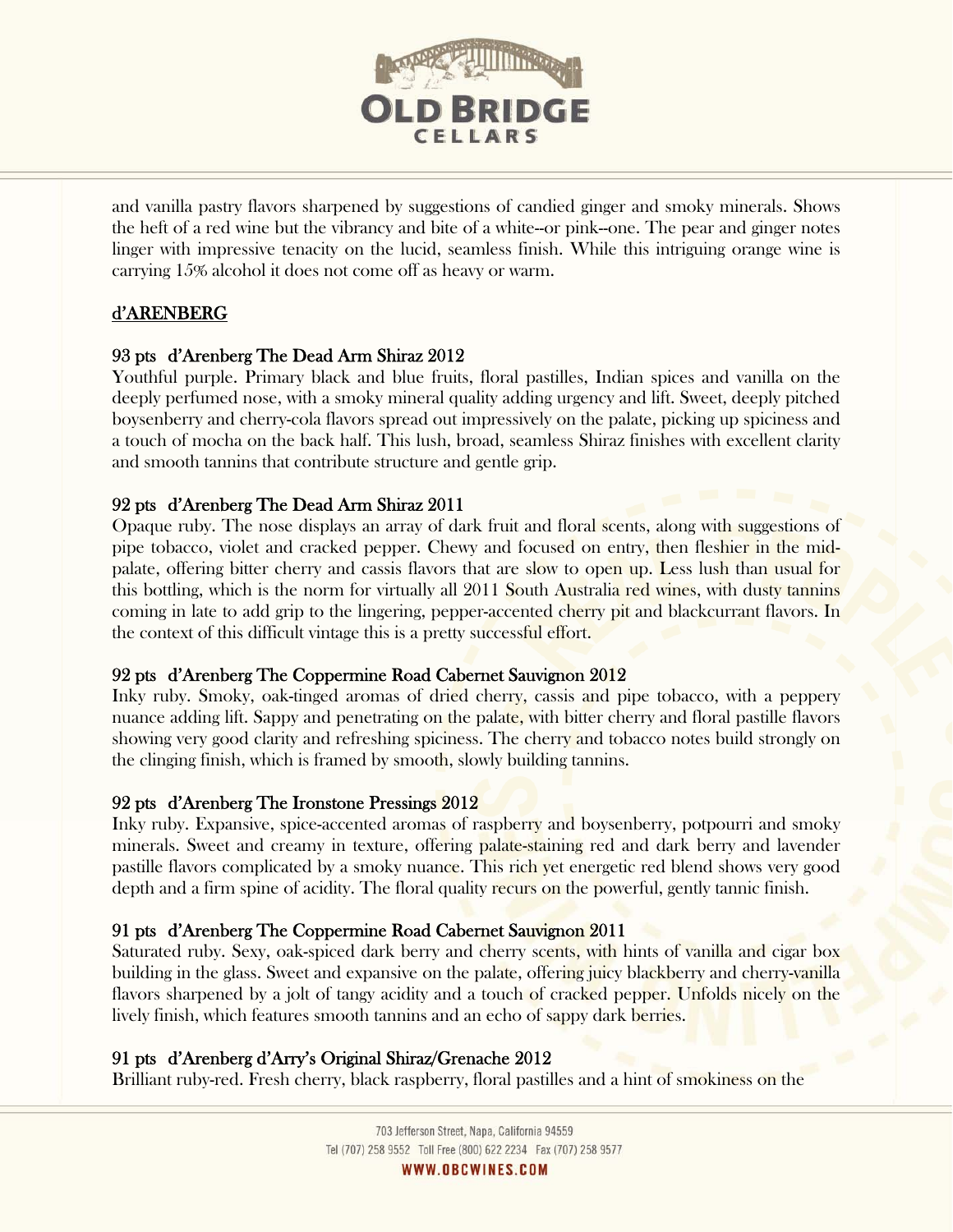

highly fragrant nose. In the mouth, sappy, concentrated cherry and boysenberry flavors are sharpened by a suggestion of peppery spices and smoky minerals. Pliant and appealingly sweet on the long, subtly smoky finish, which leaves notes of bitter chocolate and candied lavender behind.

# 91 pts d'Arenberg The Lucky Lizard Chardonnay 2013

Brilliant yellow. At once vibrant and expansive on the nose, displaying an array of ripe citrus and orchard fruit aromas complicated by a suave floral nuance. Silky, focused pear and tangerine flavors are given lift and spine by juicy acidity and pick up a smoky mineral flourish on the back half. This concentrated, lively Chardonnay finishes with solid thrust and strong, mineral-driven persistence.

# 91 pts d'Arenberg The Money Spider Roussanne 2013

Light, bright gold. Vibrant dried lemon, fig and pear skin scents are complemented by deeperpitched suggestions of honey and marzipan. Smooth, broad and fleshy, with concentrated orchard and pit fruit flavors sharpened by a hint of gingery spices. Quite lively given its density, this Roussanne finishes with firm grip and an intense mineral quality.

# 91 pts d'Arenberg The Twenty Eight Road Mourvedre 2013

Brilliant ruby. Powerful, spice-accented dark berries, cherry and candied licorice on the highly perfumed nose. Juicy blackcurrant, bitter cherry and violet pastille flavors are lifted and sharpened by zesty acidity and a strong jolt of peppery spices. Lingers with very good intensity on a subtly sweet finish given shape and grip by fine-grained tannins.

# 90+ pts d'Arenberg The Derelict Vineyard Grenache 2012

Ruby-red. Medicinal cherry, pungent herbs and candied rose on the nose, with hints of white pepper and anise in the background. Spicy, taut and sharply focused, offering bitter cherry and redcurrant flavors that unfold slowly with aeration. In a vibrant style and extremely youthful. Aeration brings out raspberry and floral pastille qualities, plus an exotic touch of candied orange peel. Fine-grained tannins sneak up on the long, focused finish, which leaves a subtly sweet red berry note behind.

# 90 pts d'Arenberg The Ironstone Pressings 2011

l

Saturated ruby. Smoke-accented aromas of cassis, cherry and licorice, with a suave floral nuance building in the glass. Appealingly sweet and expressive, offering energetic dark berry and rose pastille flavors and a touch of spicecake. Shows very good focus and thrust on a long, sappy finish framed by harmonious tannins. This suave wine is drinking very nicely right now.

# 90 pts d'Arenberg The Wild Pixie Shiraz/Roussanne 2013

Lurid violet color. Vibrant and emphatically spicy on the nose, displaying scents of fresh red berries, cherry pit, pungent flowers and cracked pepper. Juicy and precise in the mouth, showing strong lift and cut to its bitter cherry, redcurrant and rhubarb flavors. Aeration brings out darker blackcurrant and licorice qualities that carry through a very long, youthfully tannic finish.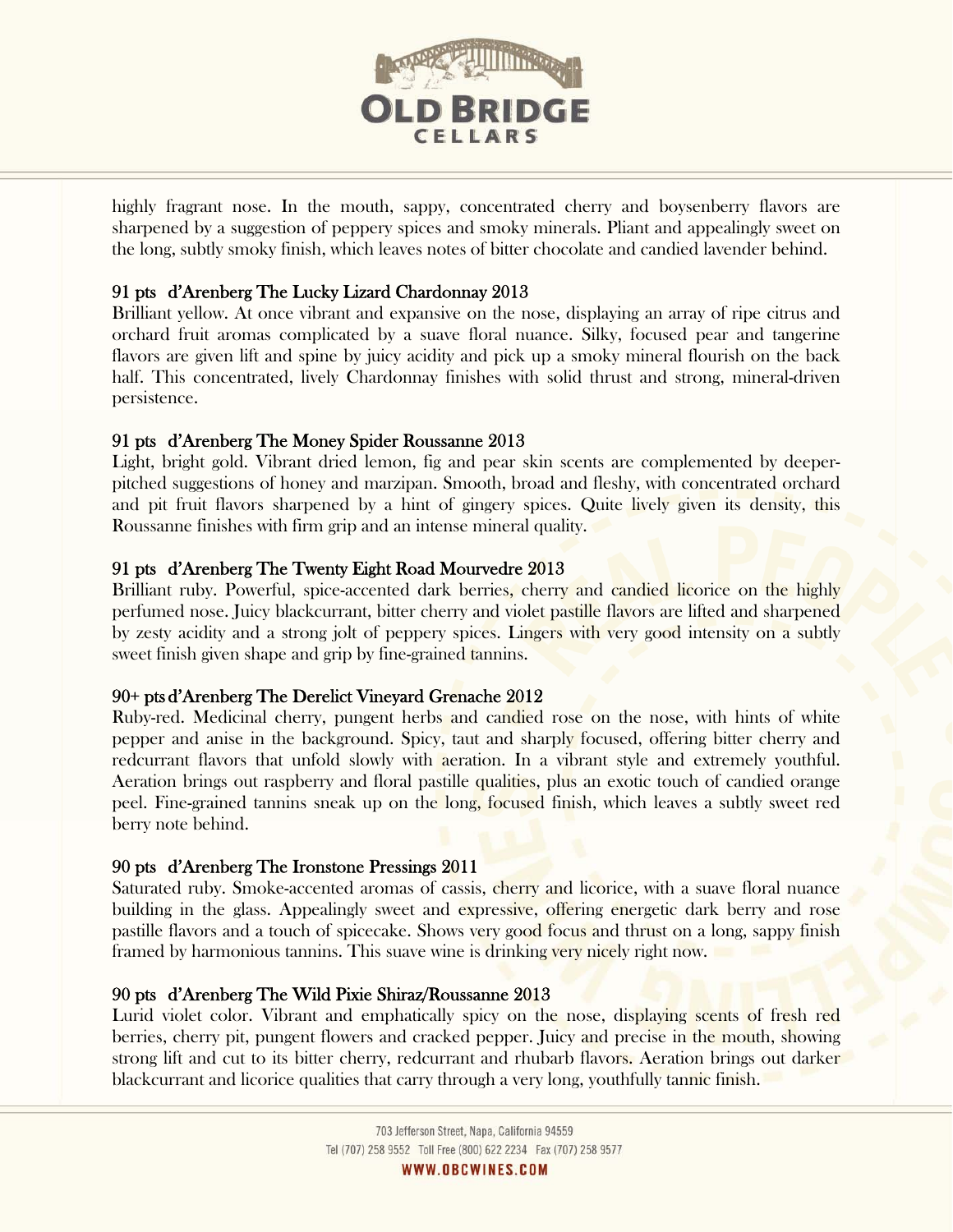

# 90 pts d'Arenberg The High Trellis Cabernet Sauvignon 2012

Opaque ruby. Deeply pitched blackcurrant, cherry and pipe tobacco scents show a spicy overtone. Rich yet light on its feet, offering faintly medicinal flavors of bitter cherry and dark berries. Finishes clean, spicy and penetrating with dusty tannins and a persistent dark berry note.

# 90 pts d'Arenberg The Footbolt Shiraz 2012

Deep ruby. Powerful, smoke-tinged aromas of black and blue fruits, anise, black cardamom and espresso. Rich yet lively on the palate, offering bitter cherry, blackberry and dark chocolate flavors and a building note of sweet floral pastilles. Dusty tannins give grip and focus to the long, smoketinged finish, which leaves cherry and berry skin notes behind. This year's version of this bottling comes off as more serious and ageworthy than usual.

# 90 pts d'Arenberg The Custodian Grenache 2012

Vivid ruby. Deeply pitched black raspberry and cherry compote scents are energized by a suggestion of cracked pepper. Fleshy and broad in the mouth, offering ripe red and dark berry flavors and a building element of medicinal bitterness. The gently tannic finish display resonating spiciness and very good persistence.

# 90 pts d'Arenberg The Broken Fishplate Sauvignon Blanc 2014

Bright straw. Ripe citrus and orchard fruit scents and flavors are complemented by a sexy floral nuance and a touch of honey. Silky, seamless and expansive on the palate, with a hint of white pepper adding back-end cut. Closes sappy and long, with nervy bite and strong persistence.

# 90 pts d'Arenberg The Dry Dam Riesling 2014

Light, green-tinged yellow. Lime pith, ginger and a whiff of kerosene on the vibrant nose. Dry and focused in the mouth, offering zesty citrus fruit and green apple flavors. No fat on these bones, but there's no sense of malnourishment either. In a lithe, mineral-driven style, finishing with strong bite, very good persistence and resonating lime character.

# 90 pts d'Arenberg The Hermit Crab Viognier/Marsanne 2014

Light, bright yellow. Ripe pear and peach on the fragrant nose. Plush, round and seamless, offering sappy pit fruit and melon flavors and a refreshingly bitter jolt of pear skin. Closes on a gingery note, with very good clarity and a sexy, persistent floral quality.

# 90 pts d'Arenberg The Olive Grove Chardonnay 2013

Bright yellow. Ripe citrus and orchard fruit aromas are complemented by a subtle sexy floral nuance and a touch of honey. Silky, seamless and expansive but also displays appealing sappiness and tangy lift to its round tangerine and pear flavors. Finishes with building spiciness, a touch of ginger and good nervy bite.

# 89 pts d'Arenberg The Love Grass Shiraz 2012

Saturated ruby. Deeply pitched dark berry scents are complemented by suggestions of olive paste,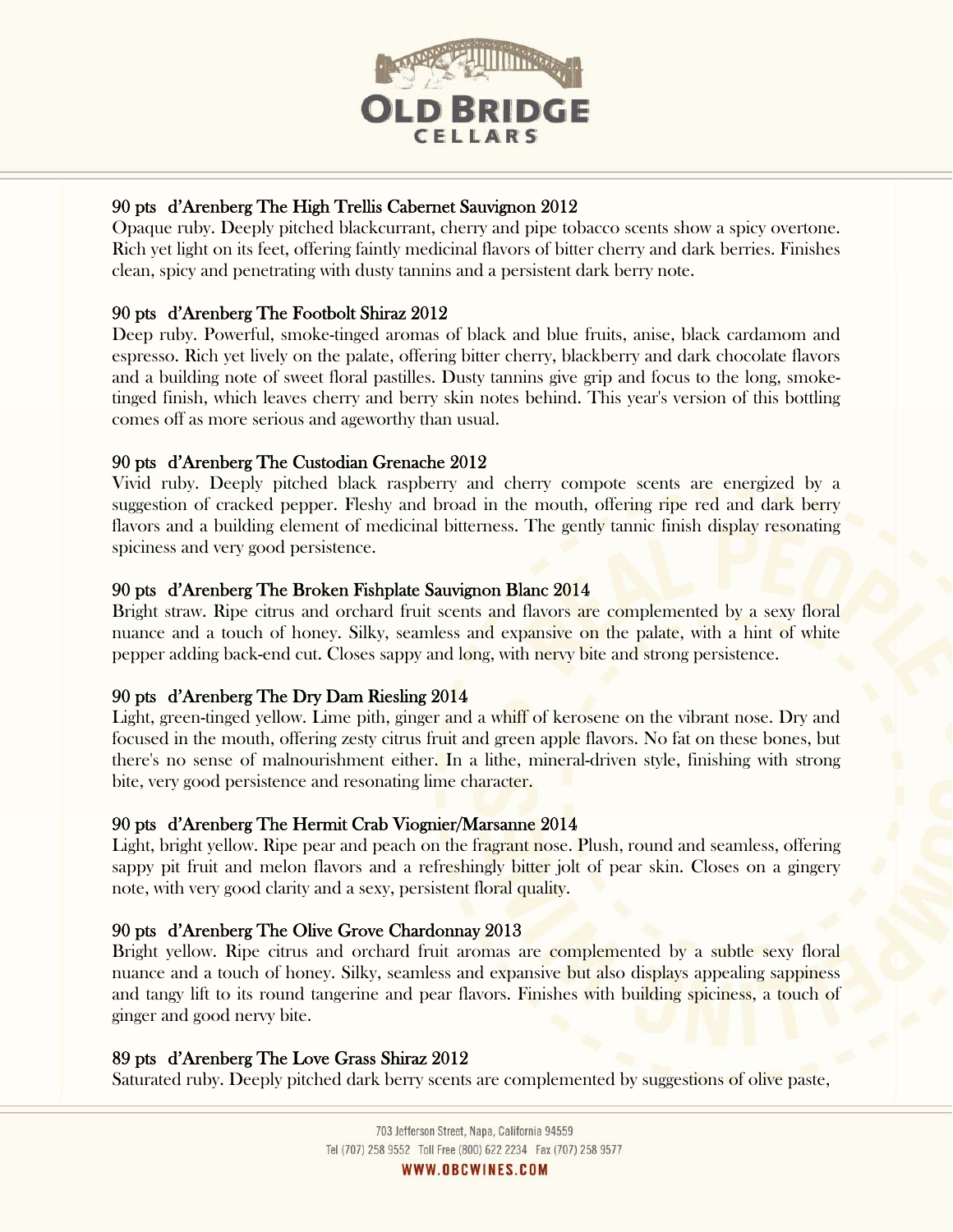

black pepper and smoky minerals. Chewy and concentrated on the palate, offering ripe blackcurrant and cherry liqueur flavors that gain in verve and spiciness on the back half. Dusty tannins build slowly on the long, spicy finish, giving grip to the lingering black and blue fruit flavors.

# 89 pts d'Arenberg The Olive Grove Chardonnay 2014

Light yellow-gold. Aromas of pear nectar, tangerine and jasmine, with a hint of leesiness in the background. Spicy and broad on the palate, offering yellow apple and pear flavors with a touch of bitter citrus pith. Closes spicy and taut, leaving floral and anise notes behind.

## 89 pts d'Arenberg The Dry Dam Riesling 2015

Pale straw. Citrussy and focused on the nose, with dusty mineral and floral nuances adding complexity. Taut, dry and delineated on the palate, with bitter lemon pith and quince flavors unfolding slowly. A hint of fennel appears on the stony, lingering finish.

## 89 pts d'Arenberg The Hermit Crab Viognier/Marsanne 2013

Pale yellow. Dried lemon, green apple and jasmine on the spice-accented nose. Taut, nervy and focused on the palate, offering lively orchard and citrus fruit flavors that flesh out slowly with air. A gingery note adds bite to the clinging finish of this concentrated, vibrant blend.

## 89 pts d'Arenberg The Stump Jump Sauvignon Blanc 2014

Pale yellow. Fresh orchard and citrus fruits, jasmine and a hint of honey on the fragrant nose. Pliant and smooth in the mouth, offering juicy pear and fresh fig flavors braced by a suggestion of bitter orange zest. In a silky, lithe, fruit-driven style, finishing with a subtle floral element.

## 89 pts d'Arenberg The Stump Jump Riesling 2015

Pale yellow. Aromas and flavors of ripe citrus fruits and green apple, with a suggestion of nectarine adding depth. Emphatically fruity and supple in texture, picking up a refreshing hint of ginger on the back half. Closes taut and nervy, with lingering spiciness and a touch of candied lime.

# 89 pts d'Arenberg The Stump Jump Red 2012

l

Saturated ruby. Smoke- and spice-accented aromas of cassis, dried cherry and licorice, with a hint of tobacco in the background. Juicy and focused on the palate, showing good depth and energy to its bitter cherry and dark berry flavors. Dusty tannins shape the finish, which shows good cut and subtle spicy persistence.

## 88 pts d'Arenberg The Derelict Vineyard Grenache 2011

Vivid ruby-red. Aromas of cherry pit, licorice and dark chocolate, along with a touch of smokiness. Musky and firm-edged, offering dried cherry and bitter chocolate flavors and a touch of cracked pepper. The cherry quality carries through the finish, which is framed by chewy, rather ungiving tannins. I'd have liked more succulence here.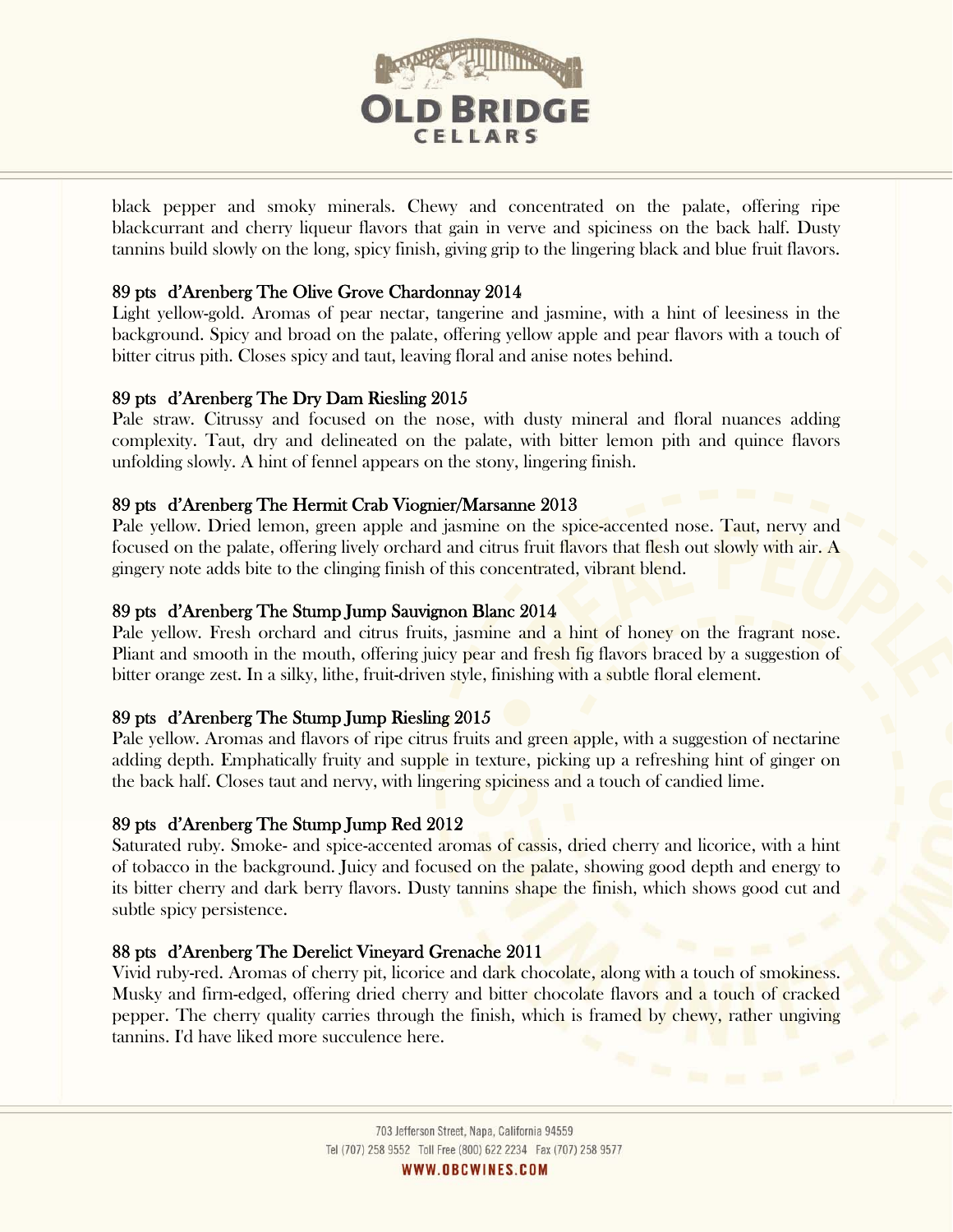

# 88 pts d'Arenberg The Stump Jump Sauvignon Blanc 2015

Light, bright straw. Pungent aromas of fresh grapefruit and lime pith, with an herbal overtone and a hint of white flowers. Dry and tangy on the palate, offering bitter citrus pith and quinine flavors that deepen on the back half. The herbal note comes back on the brisk, vaguely tart finish, which leaves an echo of bitter grapefruit zest behind.

# 88 pts d'Arenberg The Stump Jump White 2014

Green-tinged straw. Citrus pith, dried fig and a musky herbal nuance on the nose. Dry and tightly wound, offering bitter lemon zest and quinine flavors that slowly put on weight with aeration. Closes dry and tangy, with good bite and an echo of succulent herbs.

# FRISK

# 88 pts Frisk Prickly Riesling 2014

Bright straw. Lime, grapefruit and a strong suggestion of honeysuckle on the nose and in the mouth. Highly perfumed, racy and vaguely spritzy, this acts a lot like a lot like Muscat. Finishes with deeper mango and peach notes, a touch of citrus zest and good length. This wine would pair nicely with a wide range of spicy foods, especially those of the Asian persuasion.

# GIANT STEPS

# 93 pts Giant Steps Sexton Vineyard Pinot Noir 2014

Deep red. Highly fragrant bouquet evokes ripe red berries, incense and candied flowers, with a smoky mineral nuance building in the glass. Sappy and penetrating on the palate, offering deep bitter cherry and raspberry flavors accented by a zesty Asian spice accent. Fine-grained, precise Pinot Noir with excellent finishing power, resonating spiciness and subtle tannins.

# 93 pts Giant Steps Tarraford Vineyard Chardonnay 2014

Pale gold. A wildly complex bouquet evokes fresh citrus and orchard fruits, oyster shell, iodine and white flowers, with a hint of saffron emerging with air. Sappy, penetrating and pure, offering palatestaining Meyer lemon, pear skin, ginger, nori and toasted brioche flavors that deepen and spread out on the back half. Powerful and deeply concentrated yet lithe, finishing with wonderful energy and lingering floral and mineral flourishes.

# 92 pts Giant Steps Applejack Vineyard Pinot Noir 2014

Vivid red. Vibrant, spice-accented red and dark berry scents pick up notes of succulent herbs and minerals with air. Juicy, focused and energetic on the palate, offering sappy black raspberry and cherry-cola flavors with hints of five-spice powder and mocha. Closes very long and spicy, with resonating red fruit character and silky, late-arriving tannins.

# 92 pts Giant Steps Sexton Vineyard Chardonnay 2014

Light yellow-gold. Complex scents of pear skin, peach pit, tangerine, chamomile and iodine, with a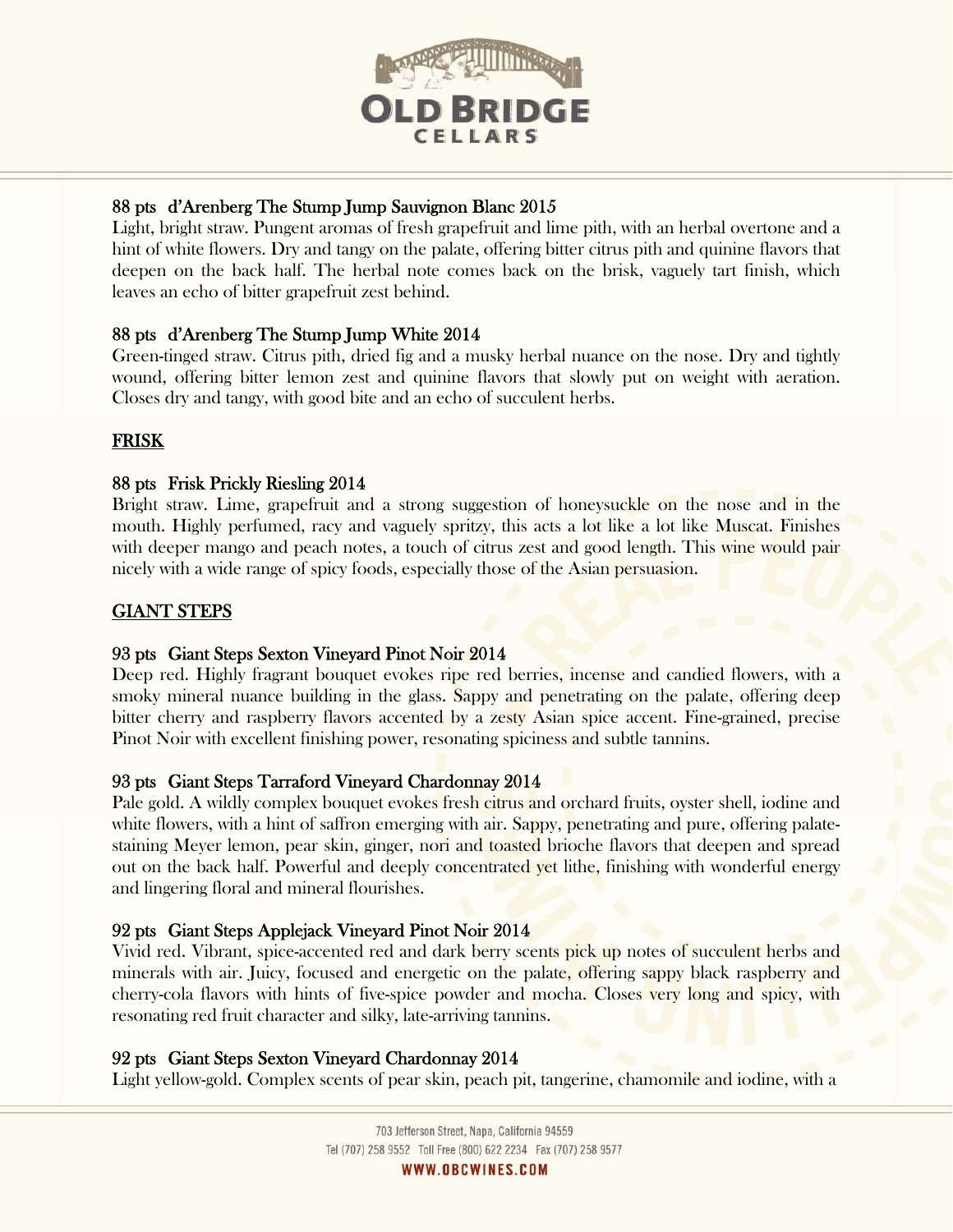

smoky mineral flourish building in the glass. Supple and expansive on the palate, offering intense, mineral-tinged citrus and orchard fruit flavors and hints of fennel and buttered toast. Shows a suave blend of richness and vivacity and finishes smoky, minerally and very long, leaving poached pear and Meyer lemon notes behind.

# INNOCENT BYSTANDER

# 92 pts Innocent Bystander Mea Culpa Syrah 2013

Opaque ruby. Deeply pitched aromas of cherry skin, dark berry liqueur, licorice and espresso are energized by a suave floral topnote. Sappy, concentrated and expansive on the palate, offering sweet black and blue fruit and violet pastille flavors plus a sexy touch of spicecake. Combines richness and vivacity with a sure hand, finishing very long and youthfully tannic, with a sweet blueberry note.

# 92 pts Innocent Bystander Mea Culpa Chardonnay 2013

Pale, hazy gold. Deeply pitched, complex aromas of ripe citrus and orchard fruits, buttered toast, iodine and white flowers. Smoky and expansive on the palate, offering intense white peach, pear and Meyer lemon flavors that pick up a suggestion of anise with aeration. Fleshy and densely packed but distinctly lively as well, finishing with strong thrust and a lingering mineral flourish.

# 92 pts Innocent Bystander Mea Culpa Pinot Noir 2013

Vivid red. Bright, energetic scents of smoke-accented black raspberry, cherry-cola and Indian spices, plus a suggestion of potpourri. Spicy and broad on the palate, offering sweet dark berry and cherry liqueur flavors and a hint of mocha. The berry and spice qualities resonate emphatically on an impressively long, seamless finish featuring silky tannins and building florality.

# 91 pts Innocent Bystander Syrah 2013

Deep ruby. Fresh and expansive on the nose, displaying intense cherry, blueberry, licorice and violet scents along with suave Indian spice and potpourri flourishes. Plush and creamy on the palate, offering gently sweet black and blue fruit flavors that deepen and become spicier with air. A rich, nicely balanced Syrah with no rough edges. Velvety tannins give shape to the very long, spicy finish, which lingers with notes of star anise and cracked pepper.

# 90 pts Innocent Bystander Pinot Noir 2014

l

Light red. Intensely perfumed nose combines red berries, potpourri and Asian spices, with a hint of musky sassafras in the background. Juicy and incisive on the palate, offering sappy raspberry and cherry flavors and a strong suggestion of spicecake. Shows excellent clarity and lift on the floral, firmly tannic finish. This is a wonderful value in Pinot Noir.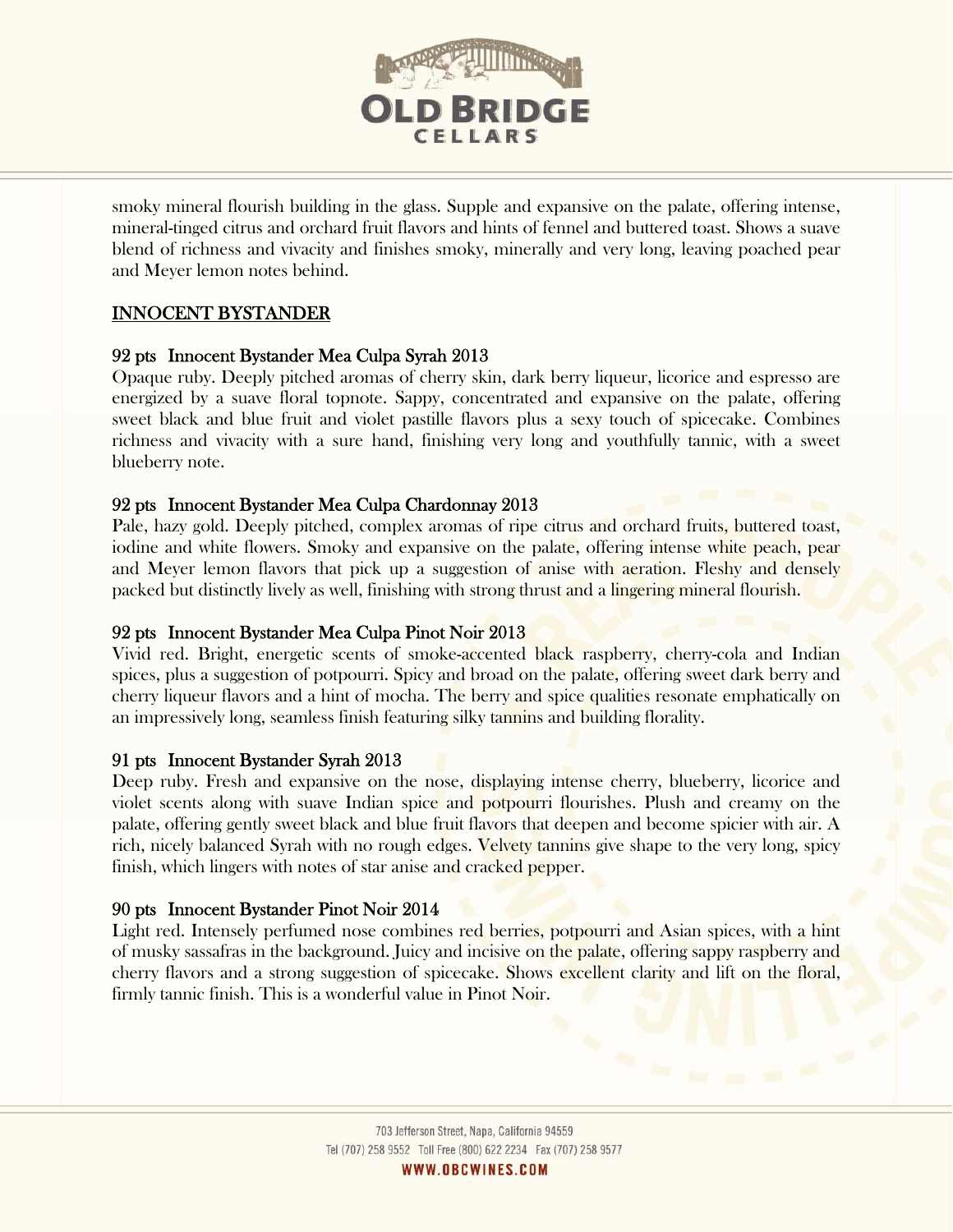

# JASPER HILL

# 94 pts Jasper Hill Emily's Paddock Shiraz/Cabernet Franc 2013

Vibrant ruby. Highly expressive aromas of black and blue fruit, potpourri, incense and smoky oak, lifted by a powerful spicy overtone. Stains the palate with vibrant blackcurrant, bitter cherry and spicecake flavors, with suggestions of vanilla, licorice and dark chocolate emerging with air. Dense, vivacious wine with no rough edges. Closes silky and extremely long, with fine tannins and lingering sweetness. This very suave wine has the balance to age effortlessly.

# 93 pts Jasper Hill Georgia's Paddock Shiraz 2013

Inky purple. Explosive, focused aromas of black and blue fruits, licorice and candied violet, with a sexy note of smoky Indian spices emerging with air. Weighty and plush on the palate, offering creamy blueberry and cherry liqueur flavors with intense spicecake, vanilla and white pepper flourishes. In a rich but vibrant style, finishing with excellent energy and smooth, late-arriving tannins.

# 92 pts Jasper Hill Georgia's Paddock Riesling 2014

Pale gold. Vibrant and precise on the intensely perfumed nose, displaying an array of citrus fruit and floral scents underscored by a powerful mineral nuance. Shows excellent focus and lift on the palate, offering bitter lemon pith and pear skin flavors and a suggestion of bitter quinine. Tarragon and beeswax qualities emerge on the lingering minerally finish. Offers a compelling combination of power and finesse.

# JOHN DUVAL WINES

## 94 pts John Duval Eligo Shiraz 2012

Glass-staining purple. Heady spice- and smoke-tinged boysenberry and cherry scents are complicated by suggestions of candied violet, licorice and incense. Vibrant and focused on the palate, with appealingly sweet, oak-tinged black and blue fruit flavors deepening and spreading out in the mid-palate. Deeply concentrated yet graceful and precise, conveying real energy and power. Silky tannins give shape and subtle grip to a strikingly long, seamless finish that leaves sappy blue fruit, vanilla and licorice pastille notes behind.

## 93 pts John Duval Annexus Grenache 2013

Bright ruby. Vibrant, expansive aromas of dark berries, floral pastilles, Indian spices and smoky minerals. Silky, alluringly sweet and focused, offering intense black raspberry, cherry-cola and spicecake flavors and a suave lavender flourish. Strikes a compelling balance between power and finesse, with no rough edges. Very pure and energetic but also seamless, finishing subtly tannic and long, with resonating floral and spice notes.

## 93 pts John Duval Entity Shiraz 2013

Opaque ruby. Exotic black and blue fruits, incense and smoky Indian spices on the explosively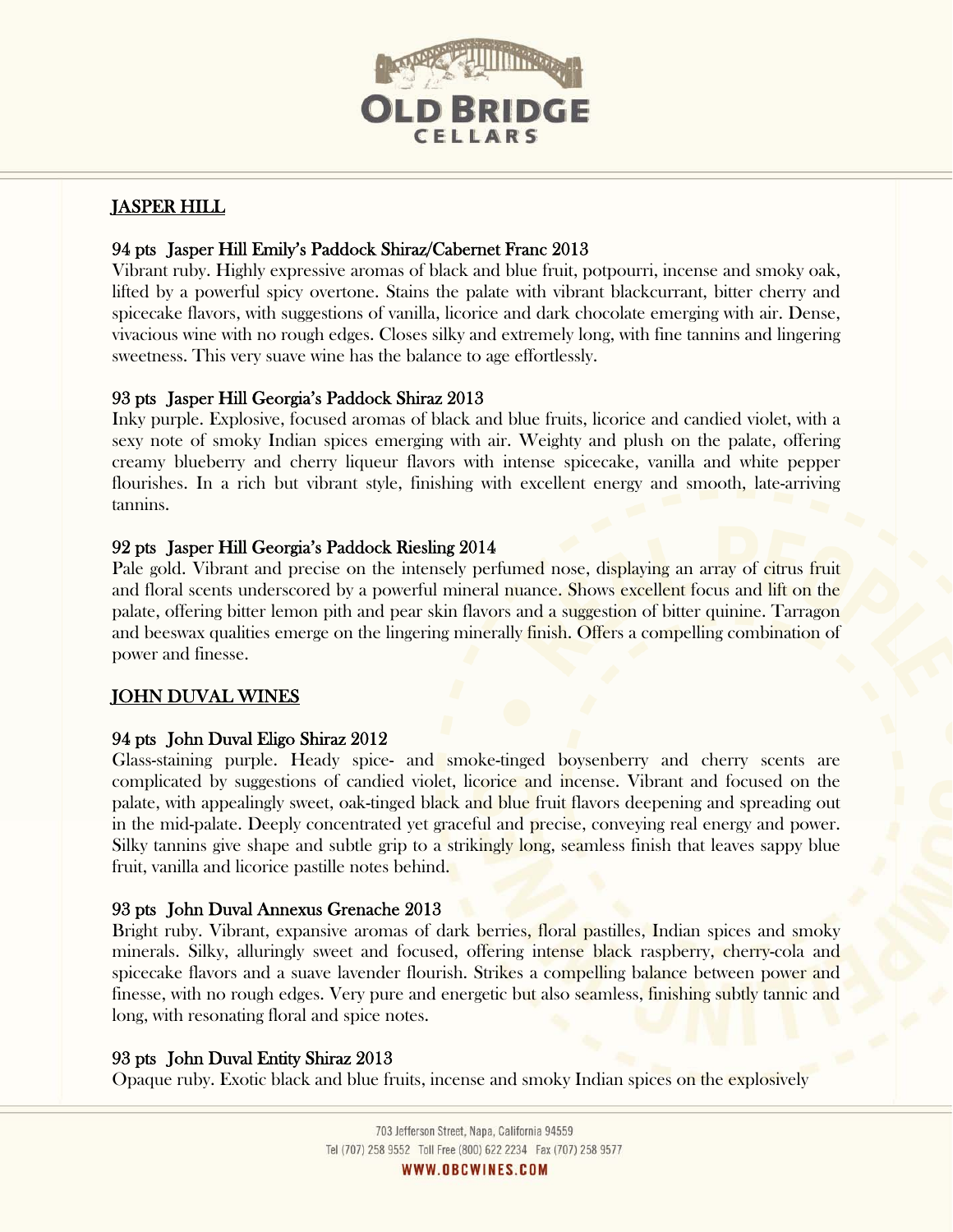

perfumed nose. Sweet, round and fleshy in the mouth, with primary dark fruit flavors complicated by hints of candied violet, cola and licorice. Chewy, building tannins give shape and structure to the wine's youthful fruit, which dominates the very long, broad, juicy finish. There's great potential here but I'd give the wine at least a few more years in the cellar for its components to harmonize more completely.

# 92 pts John Duval Plexus White 2014

Green-tinged yellow. Bright, perfumed nose displays scents of fresh melon, nectarine and honey, with lemon pith and honeysuckle nuances building in the glass. Suave and seamless on the palate, offering good depth to its mineral-laced lemon curd, white peach and poached pear flavors. In a generous, lively, vaguely Old World style, finishing with subtle sweetness and persistent ripe citrus fruits.

# 92 pts John Duval Plexus Red 2013

Bright violet color. Vibrant spice- and mineral-accented red fruits and candied flowers on the highly perfumed nose. Silky, seamless and appealing sweet, showing Pinot-like finesse and clarity to its fresh raspberry and cherry flavors. Finishes very long and sappy, with suave tannins coming in late to add gentle grip.

# KILIKANOON

l

# 94 pts Kilikanoon Attunga 1865 Shiraz 2012

Inky purple. Drop-dead, intensely perfumed aromas of ripe blueberry, cassis, incense and vanilla, with woodsmoke and violet nuances emerging with aeration. Smoky, concentrated and penetrating on the palate, offering vivacious black and blue fruit flavors that stretch out and become more lively on the back half. Finishes extremely long and sappy, with outstanding focus and smooth, even tannins that build slowly and fold effortlessly into the wine's plush fruit. As the name suggests, these vines date back to 1865.

# 93 pts Kilikanoon Oracle Shiraz 2012

Deep violet color. A heady, complex bouquet displays aromas of ripe dark berries and floral pastilles, with a spicy topnote and a smoky mineral accent. Sweet, deeply concentrated boysenberry and cherry-vanilla flavors are sharpened by a spicy nuance and a hint of cola that builds with aeration. Closes with superb energy and breadth, leaving sweet violet pastille and spicecake notes on the gently tannic finish.

# 93 pts Kilikanoon Green's Vineyard Shiraz 2012

Bright purple. Displays intense boysenberry, cherry-cola, licorice and musky floral scents, along with a strong mineral nuances. Sweet, deeply pitched black and blue fruit and bitter chocolate flavors show excellent clarity and power, with juicy acidity adding lift and spine. Combines power and finesse with a deft hand, finishing on a sweet lavender pastille note and with fine-grained tannins lending shape and gentle grip.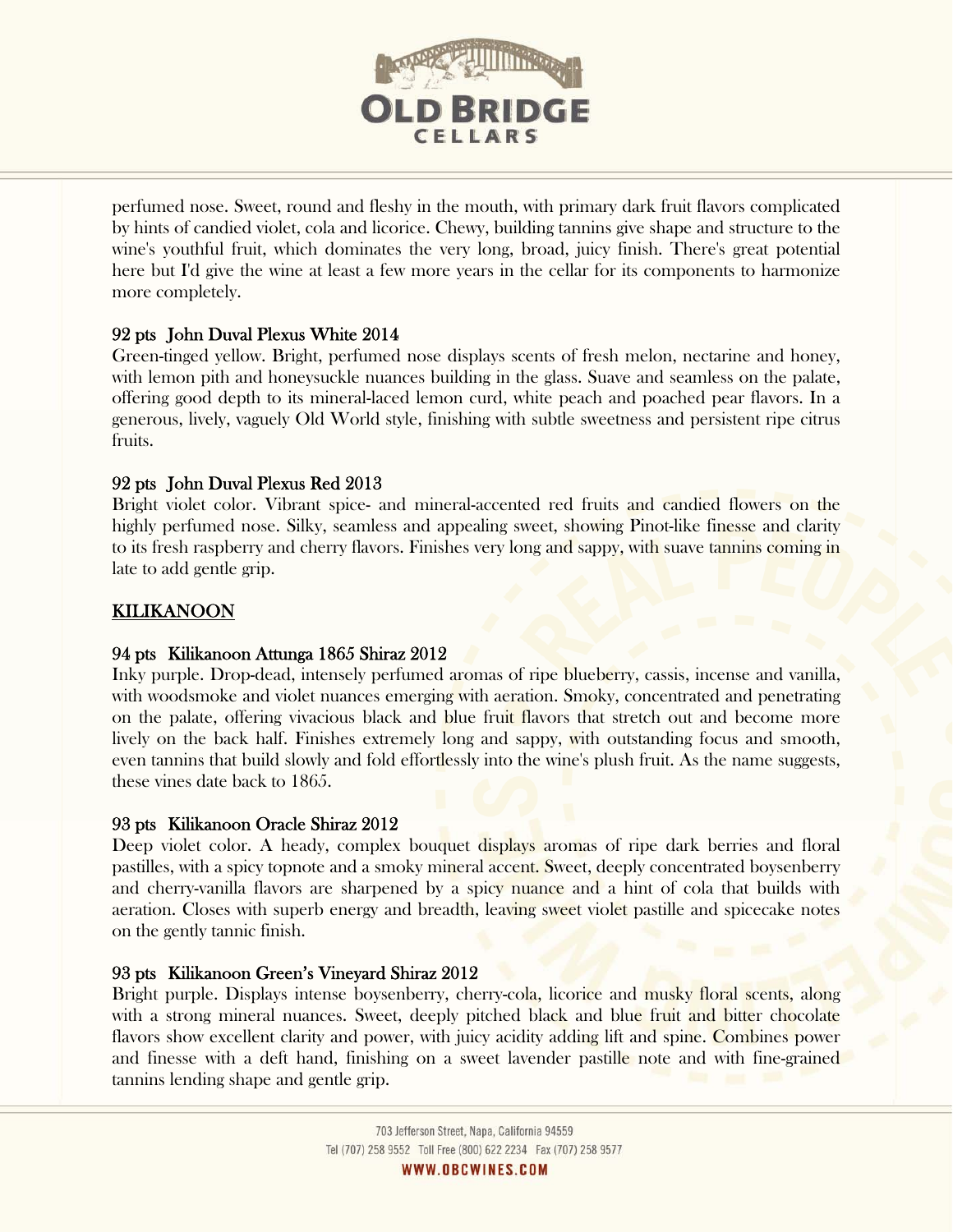

# 92 pts Kilikanoon Mort's Reserve Riesling 2014

Light, bright yellow. Incisive aromas of grapefruit, quinine, white flowers and chalky minerals. Dry, tangy and sharply focused, offering bitter citrus pith and green apple flavors that unfold slowly, picking up deeper melon and nectarine qualities on the back half. Closes firm, spicy and very long, with an intense, lingering mineral nuance.

# 92 pts Kilikanoon Exodus Shiraz 2013

Glass-staining ruby. Deeply pitched black and blue fruits, licorice and mocha on the oak-spiced nose. Plush, expansive and seamless on the palate, offering appealingly sweet boysenberry and violet pastille flavors that firm up slowly on the back half. At once rich and energetic, finishing with excellent power and supple, slow-building tannins. No shortage of grip here.

# 92 pts Kilikanoon Covenant Shiraz 2013

Inky purple. Deeply pitched cassis, blueberry, licorice and vanilla scents are enlivened by a spicy nuance and a bright jolt of smoky minerals. Lush and open-knit, offering sappy, vivacious black and blue fruit flavors. Floral pastille and spicecake flavors stain the palate, picking up candied violet and cola notes on the back half. The vanilla and mineral notes comes back strong on a youthfully tannic, strikingly persistent finish.

# 92 pts Kilikanoon Baudinet Blend GSM 2013

Deep ruby. Smoky and spicy on the perfumed nose, displaying scents of fresh cherry, candied licorice, star anise and cracked pepper. Offers intense bitter cherry and cassis flavors that are underscored by a strong mineral quality that adds lift and spine. Concentrated yet lithe, with strong closing thrust, chewy, building tannins and a very persistent note of cherry compote lingering.

# 91 pts Kilikanoon Prodigal Grenache 2013

Vibrant ruby-red. Energetic, highly perfumed, nose displays fresh raspberry, lavender and peppery spice scents plus a hint of mocha. Smooth and juicy on the palate, offering appealing sweet red and dark berry flavors and a touch of spicecake, with the floral note reappearing as the wine opens up. In a seamless, fruit-driven style, with excellent closing focus and supple tannins building steadily and adding shape.

# 91 pts Kilikanoon Bocks Road Cabernet Sauvignon 2013

Bright violet color. Spicy blackberry and boysenberry aromas are complicated by suggestions of black pepper, cedary oak and smoky minerals. Fresh dark berry and bitter cherry flavors are sweetened by suggestions of vanilla and mocha. Delivers plenty of upfront fruity appeal, with silky tannins adding shape and closing grip to the very long, sappy finish.

# 90 pts Kilikanoon Skilly Valley Pinot Gris 2014

Vivid straw. Bright, racy scents of citrus zest, white flowers and smoky minerals. Dry, nervy and precise on the palate, offering intense tangerine and melon flavors that expand on the back half while picking up a hint of ginger. Blends power and vivacity smoothly, finishing clean, stony and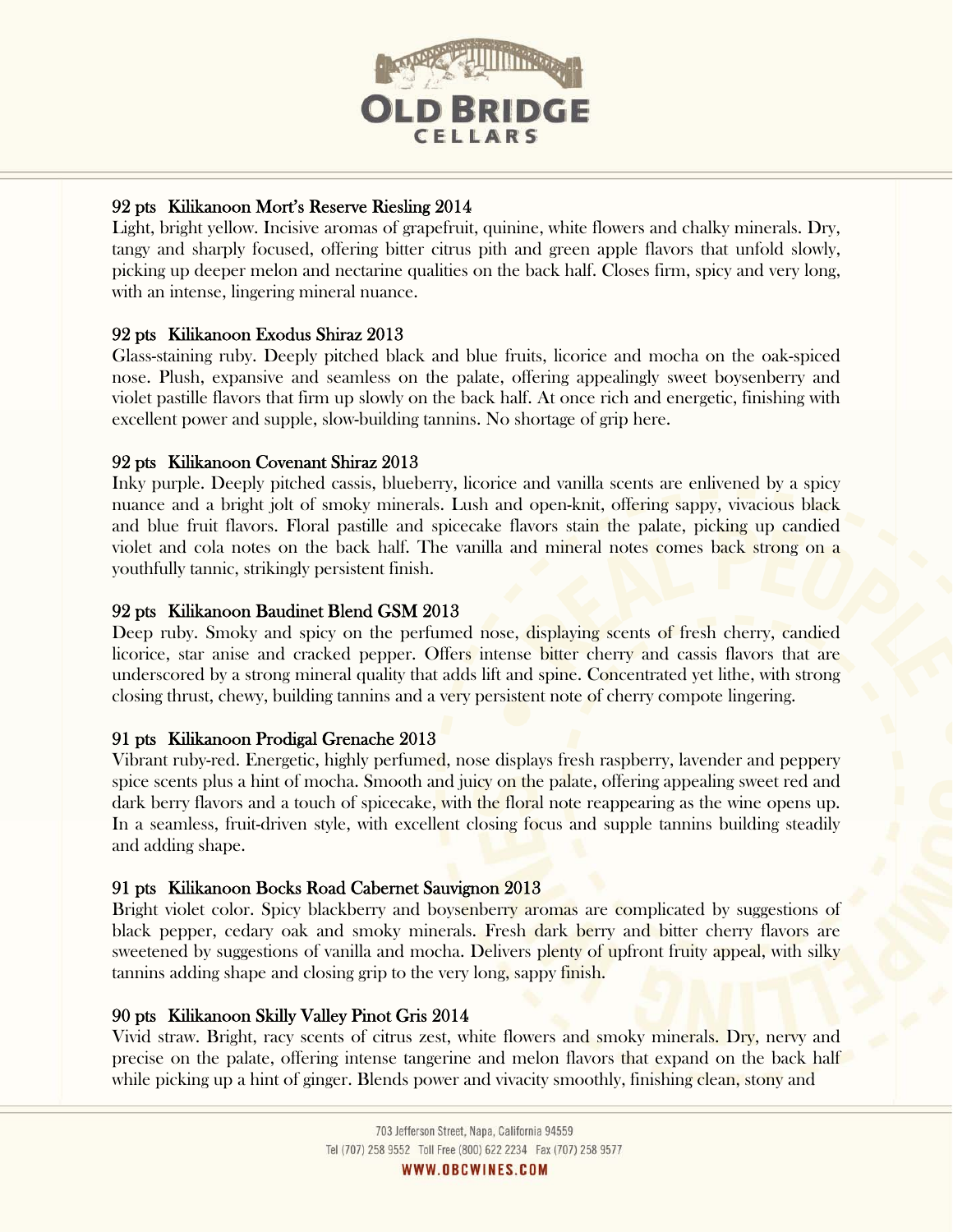

long, with lingering florality and a hint of tarragon.

## 90 pts Kilikanoon Kavel's Flock Shiraz 2013

Lurid ruby. Ripe black and blue fruits, vanilla and smoky oak on the deeply perfumed nose. Lush and open-knit, offering energetic blueberry and cherry compote flavor sharpened by a suggestion of cracked pepper. Emphatically fruity and forward in style, with no rough edges. Finishes on a gently sweet note, with very good breadth and cling and supple tannins that sneak in late.

## 90 pts Kilikanoon Killerman's Run Shiraz 2013

Deep ruby. Fresh, perfumed scents of ripe dark berries, violet and cola, with a peppery nuance adding vivacity. Smooth and broad on entry, then more taut in the middle, offering sweet blackberry and cherry flavors and a building touch of vanilla. Generous, supple Shiraz with solid finishing punch and gentle tannins sneaking in late to add grip.

## 90 pts Kilikanoon Killerman's Run Riesling 2014

Green-tinged straw. Aromas of fresh peach, melon, jasmine and ginger, with a hint of white pepper emerging slowly with air. Silky and open-knit, offering ripe yellow plum and honeydew flavors tightened by a jolt of lemon pith. Rich yet vibrant Riesling with strong closing bite and subtle lingering notes of pit fruits and flowers.

## 90 pts Kilikanoon Mort's Block Riesling 2014

Pale straw. Vibrant citrus fruit, honeysuckle and mineral scents pick up a hint of kerosene with aeration. Vibrant and sharply focused on the palate, offering zesty lime and quince flavors with subtle tarragon and ginger flourishes. Closes taut, linear and quite long, leaving floral and citrus fruit notes behind.

## 89 pts Kilikanoon Killerman's Run GSM 2013

Brilliant ruby. Lively, spice-accented aromas of red and dark berries, with a subtle floral overtone. Shows good lift and focus to its bitter cherry and raspberry flavors, which slowly put on weight as the wine opens with air. The spicy note comes back on the youthfully tannic, persistent finish.

## 89 pts Kilikanoon Killerman's Run Cabernet Sauvignon 2013

Bright ruby. Spice-accented aromas of ripe cherry and dark berries, with musky tobacco and camphor overtones. Taut and tangy on entry, then puts on weight and gains sweetness in the middle palate, offering juicy blackcurrant and chewing tobacco flavors and a touch of vanilla. Shows good energy and lift on the finish, which features a lingering black pepper quality and gentle tannins.

## LEEUWIN ESTATE

## 94 pts Leeuwin Estate Art Series Chardonnay 2012

Light, bright yellow. Musky pear skin and honeydew on the nose, with jasmine, ginger, vanilla and

703 Jefferson Street, Napa, California 94559 Tel (707) 258 9552 Toll Free (800) 622 2234 Fax (707) 258 9577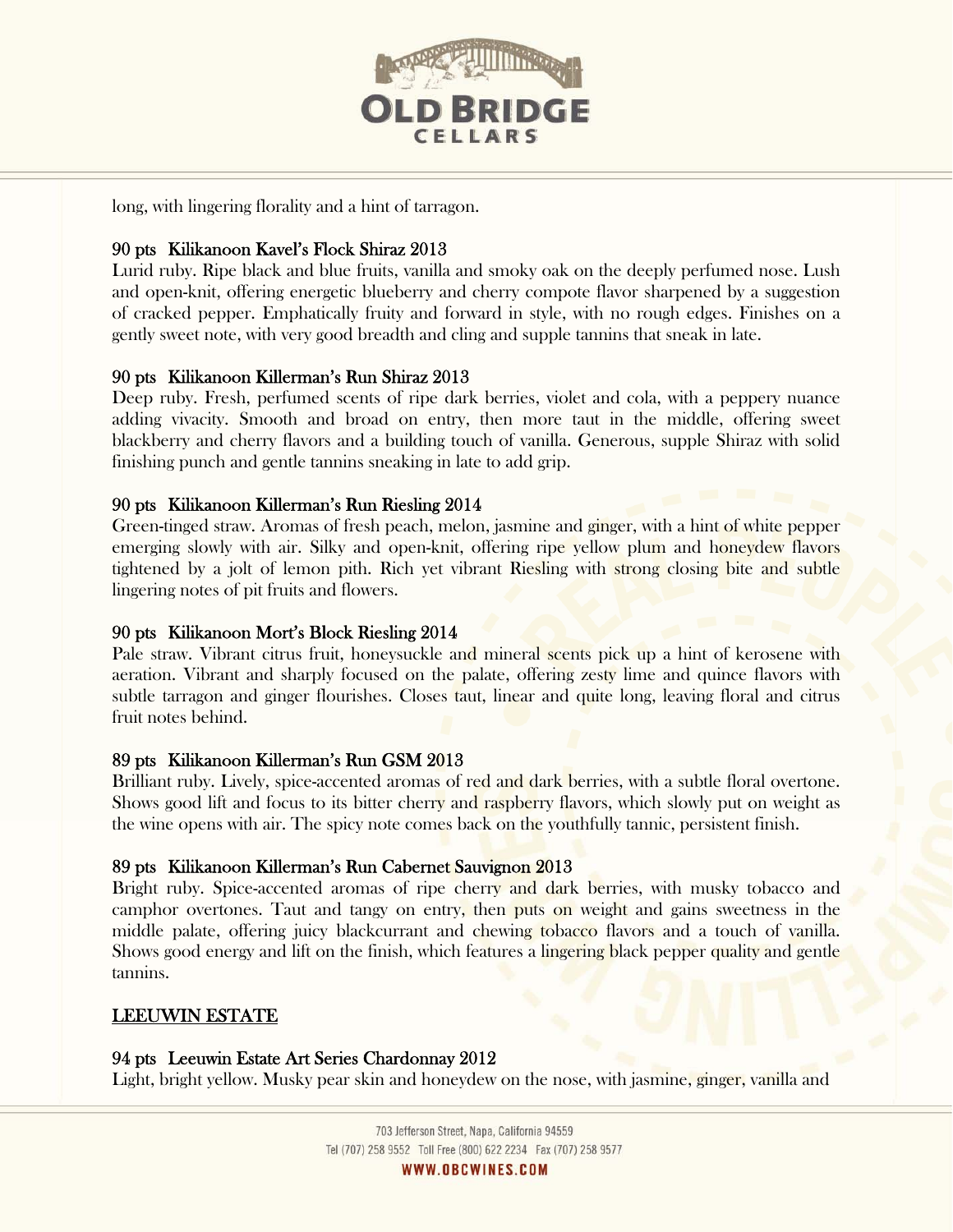

smoky mineral nuances adding complexity. Juicy, seamless and sharply focused, offering concentrated citrus and orchard fruit flavors that flesh out and become spicier with aeration. The mineral and floral qualities come back strong on the strikingly persistent, seamless finish. There's no way I'd have guessed that this wine was aged in all new oak.

# 93 pts Leeuwin Estate Art Series Cabernet Sauvignon 2011

Inky ruby. Powerful smoke- and spice-accented aromas of ripe dark fruits, cured tobacco, vanilla and cedary oak, all lifted by a suave floral topnote. Stains the palate with concentrated cassis and cherry-vanilla flavors, with zesty acidity and a strong suggestion of peppery spices giving the wine lift. At once rich and lithe, this Cabernet finishes with strong thrust, a touch of smoky minerality and harmonious shaping tannins.

## 92 pts Leeuwin Estate Art Series Shiraz 2012

Vivid ruby. Heady aromas of black raspberry, floral pastilles, Indian spices and woodsmoke, with a hint of vanilla emerging slowly. Smooth, sweet and expansive on the palate, offering energetic dark berry and cola flavors and a hint of spicecake. Distinctly elegant in style, displaying a silky, Pinotlike texture and strong back-end lift. Closes very long and sappy, with harmonious tanning and an emphatic echo of sweet red fruit.

## 91 pts Leeuwin Estate Art Series Sauvignon Blanc 2013

Pale yellow. Fresh citrus fruit, melon and floral scents display very good clarity, with a mineral element building in the glass. Dry, nervy and sharply focused, offering intense orange pith, pear and honeydew flavors and zero excess fat. In a distinctly linear, graceful style, finishing with strong cut and mineral-driven persistence.

## 91 pts Leeuwin Estate Prelude Vineyards Chardonnay 2013

Light yellow-gold. Citrus pith, dried pear, fennel and toasty lees on the deeply perfumed nose. Plush and round on the palate, offering ripe citrus and orchard fruit flavors that tighten up and become spicier with aeration. In an ample style but not lacking for vivacity thanks to juicy acidity. Vanilla and smoky mineral notes linger on a very long finish, with the vanilla, pear and fennel notes repeating strongly.

## 91 pts Leeuwin Estate Art Series Riesling 2014

Bright straw. Textbook Riesling aromas of fresh citrus and orchard fruits, white flowers, quinine and diesel fuel, with a bright mineral overtone. Dry, incisive and sharply focused, offering zesty Meyer lemon and bitter quince flavors that unfold slowly as the wine opens with air. Vibrant and utterly fat-free, finishing with strong thrust and emphatic citrus zest and honeysuckle notes.

## 90 pts Leeuwin Estate Prelude Vineyards Cabernet/Merlot 2011

Deep ruby. Lively, spice-tinged aromas of cherry, redcurrant and fresh flowers, with a subtle hint of herbacity in the background. Broad and appealingly sweet on the palate, offering pliant red and dark berry flavors that tighten up on the back half. The floral quality comes back strong on a sweet,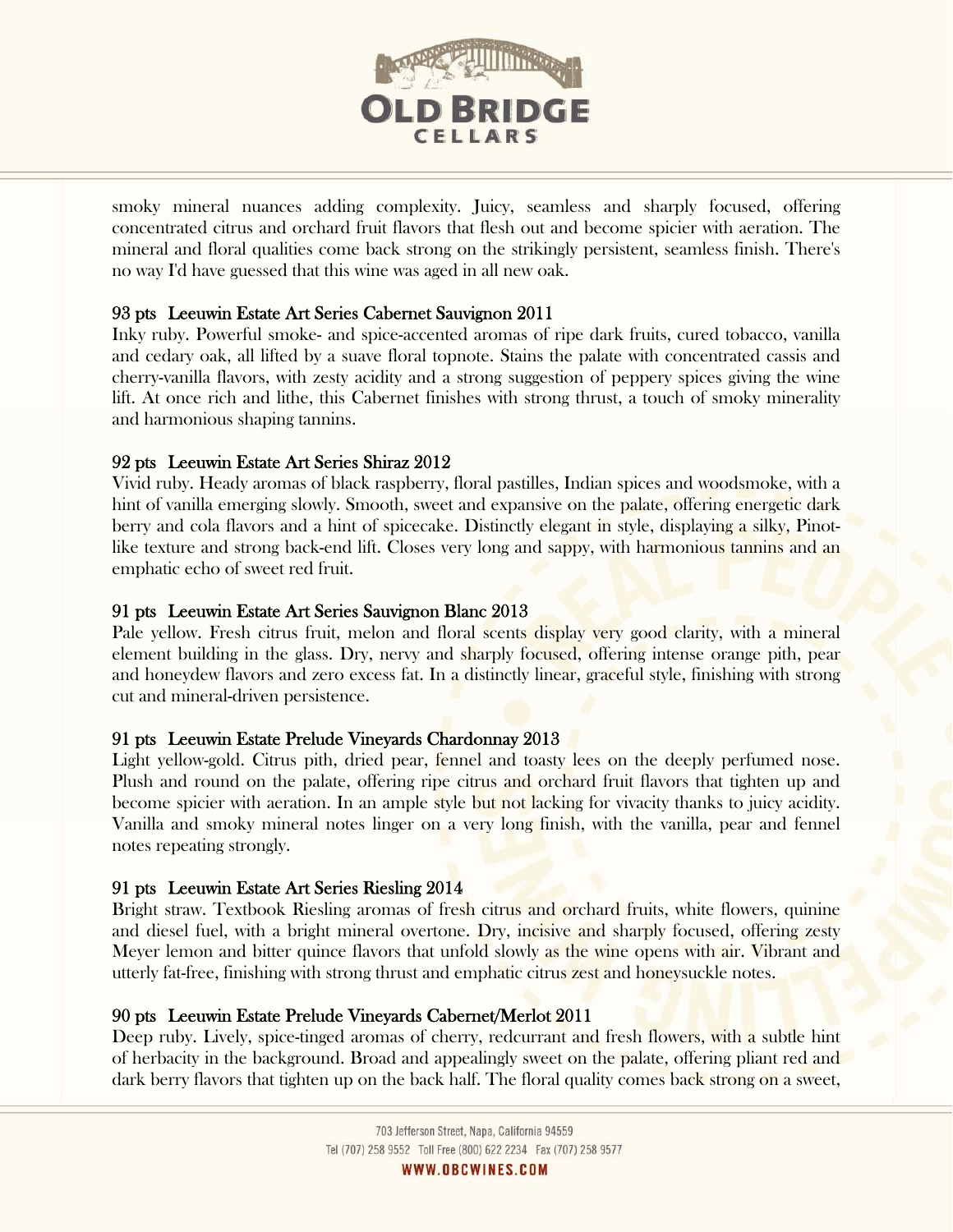

persistent finish framed by supple, late-arriving tannins. This wine is quite approachable now, especially with a little air time.

# 90 pts Leeuwin Estate Siblings Sauvignon Blanc/Semillon 2014

Pale yellow. Highly perfumed, incisive nose displays energetic mineral- and spice-accented peach and tangerine scents and a suggestion of honey. Shows very good clarity and lift on the palate, offering fresh citrus and pit fruit flavors that deepen with air. In a seamless, pliant style, this blend finishes with excellent focus and length and lingering hints of tarragon and honeysuckle.

# 90 pts Leeuwin Estate Siblings Shiraz 2012

Brilliant ruby-red. Expressive red berry and floral pastille aromas are lifted by mineral and spice notes. Lush, seamless and emphatically fruity on the palate, with cola and allspice nuances building in the glass. In a juicy, fruit-driven, very approachable style, finishing sappy, focused and very long, with just a hint of dusty tannins.

# PENLEY ESTATE

# 92 pts Penley Estate Cabernet Sauvignon Reserve 2012

Opaque ruby. Expressive cherry and dark berry aromas are complemented by woodsmoke, cured tobacco and vanilla. Spicy, concentrated and seamless on the palate, offering gently sweet blackberry and cherry-vanilla flavors brightened by juicy acidity. Closes smooth, spicy and very long, with velvety tannins building slowly and folding into the wine's juicy, oak-spiced fruit.

# 92 pts Penley Estate Chertsey 2012

Dark purple. Pungent, seductively perfumed scents of ripe blackberry, vanilla, pipe tobacco, candied rose and woodsmoke. Deep, supple and sweet on the palate, offering sappy black and blue fruit flavors accented by black pepper and licorice nuances. Broad, rich, energetic blend, with supple tannins providing focus and grip to the persistent finish.

# 91 pts Penley Estate Special Select Shiraz 2012

Inky purple. Blueberry, candied cherry and vanilla on the highly perfumed nose, with suave floral and anise qualities adding complexity. Deep and alluringly sweet but also focused, offering powerful black and blue fruit and violet pastille flavors and a jolt of peppery spices. Smoothly plays richness off of elegance and finishes very sweet and long, with building smokiness. smooth tannins sneak in late to add shape and closing grip.

# 90 pts Penley Estate Hyland Shiraz 2013

L

Opaque ruby. Expansive, deeply pitched black and blue fruit aromas are complemented by licorice, pipe tobacco and mocha. Lush and seamless on the palate, with ripe blackcurrant and cherry liqueur flavors picking up a smoky quality on the back half. Distinctly rich but not burly, finishing sappy and long, with gentle tannins adding shape.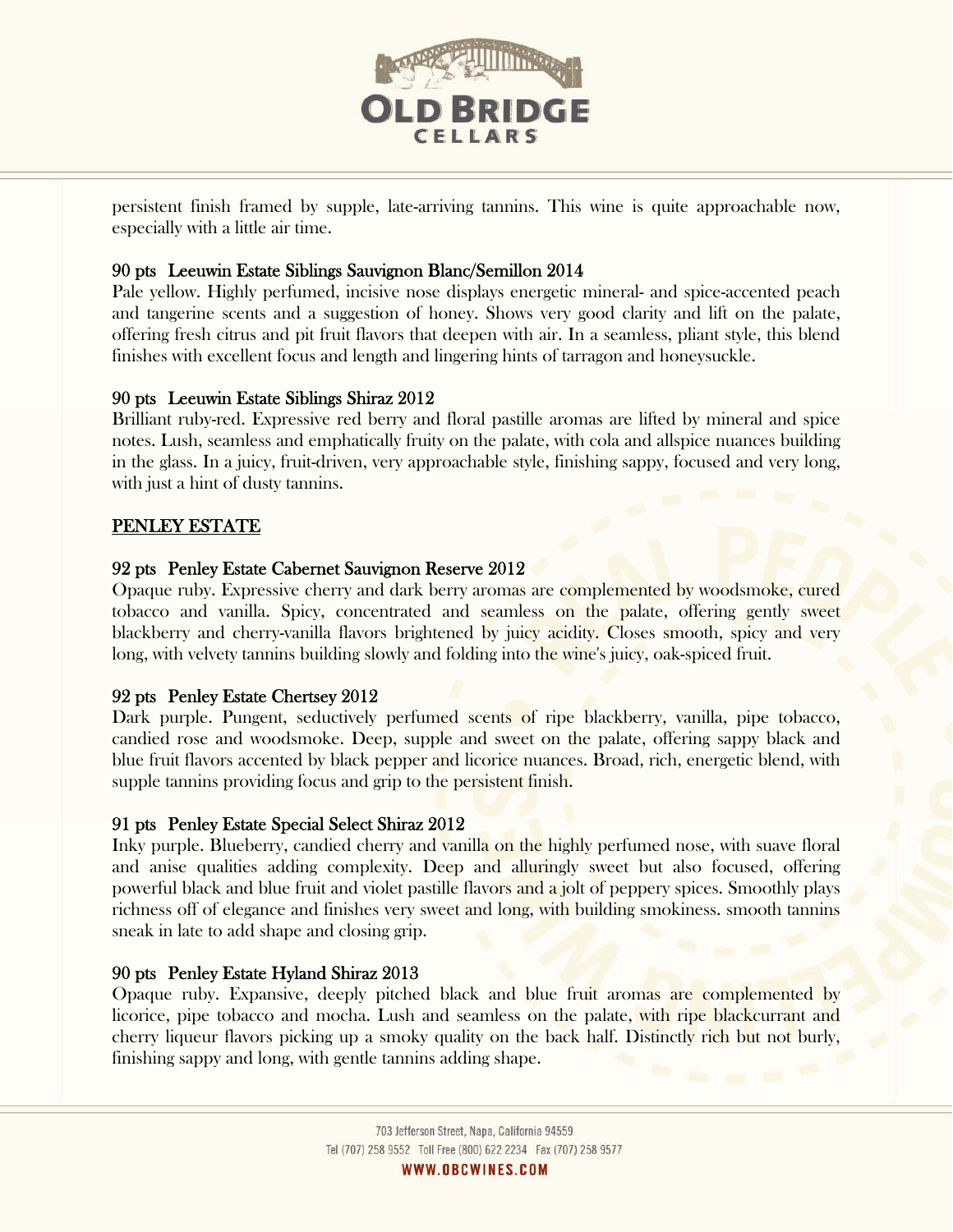

# 90 pts Penley Estate Tolmer Cabernet Sauvignon 2012

Dark ruby. Oak-spiced dark berry and mocha aromas are complemented by notes of vanilla and candied licorice. Smooth and open-knit, conveying an appealing sweetness to its plump blackberry and cassis flavors. This supple, broad Cabernet finishes with solid punch, gentle spiciness and smooth, velvety tannins.

# 90 pts Penley Estate Aradia Chardonnay 2013

Light yellow-gold. Ripe pear and honey on the nose, with a suggestion of Meyer lemon adding vivacity. Broad and fleshy but energetic, offering pear skin and orange zest flavors and a touch of honey on the back half. A smoky mineral element emerges on the finish to join the lingering citrus fruit character.

# 89 pts Penley Estate Condor Shiraz/Cabernet 2013

Vivid purple. Aromas of ripe cherry and plum are lifted by a spicy quality that gains power with aeration. Smooth, broad and appealingly sweet, offering plump blackberry and cherry liqueur flavors and a touch of vanilla. Clings nicely on the finish, which features a repeating plum note and soft, well-integrated tannins.

# 89 pts Penley Estate Pinot Noir 2014

Deep red. Ripe cherry and dark berries on the pungent nose and palate. Smoky and broad, with a peppery nuance adding back-end lift and spicy bite. Finishes smooth and gently sweet, with repeating spiciness and dusty, gently gripping tannins. In an easygoing style and quite approachable already.

# 89 pts Penley Estate Phoenix Cabernet Sauvignon 2013

Ruby-red. High-pitched aromas of red- and blackcurrant, cherry and black pepper, with hints of fresh flowers and pipe tobacco. Shows good energy and lift to the zesty red fruit, bitter chocolate and spice flavors. The smooth finish shows gentle tannic grip, leaving a warm cherry note behind.

# 88 pts Penley Estate Gryphon Merlot 2013

Saturated ruby. Ripe cherry, candied plum and pungent flowers on the nose, with a hint of dark chocolate emerging slowly. Plush and seamless on the palate, offering gently sweet cherry-vanilla and blackberry flavors and a touch of cracked pepper. Shows some warmth on the smoothly tannic finish.

# PLANTAGENET

L

# 91 pts Plantagenet Cabernet Sauvignon 2013

Inky ruby. Blackcurrant, cherry, pipe tobacco and cedary oak on the highly perfumed nose. Fresh and juicy on the palate, offering smoky red and dark berry flavors that put on weight as the wine opens with air. Finishes spicy, focused and very long, with building tannins and lingering hints of candied flowers and vanilla.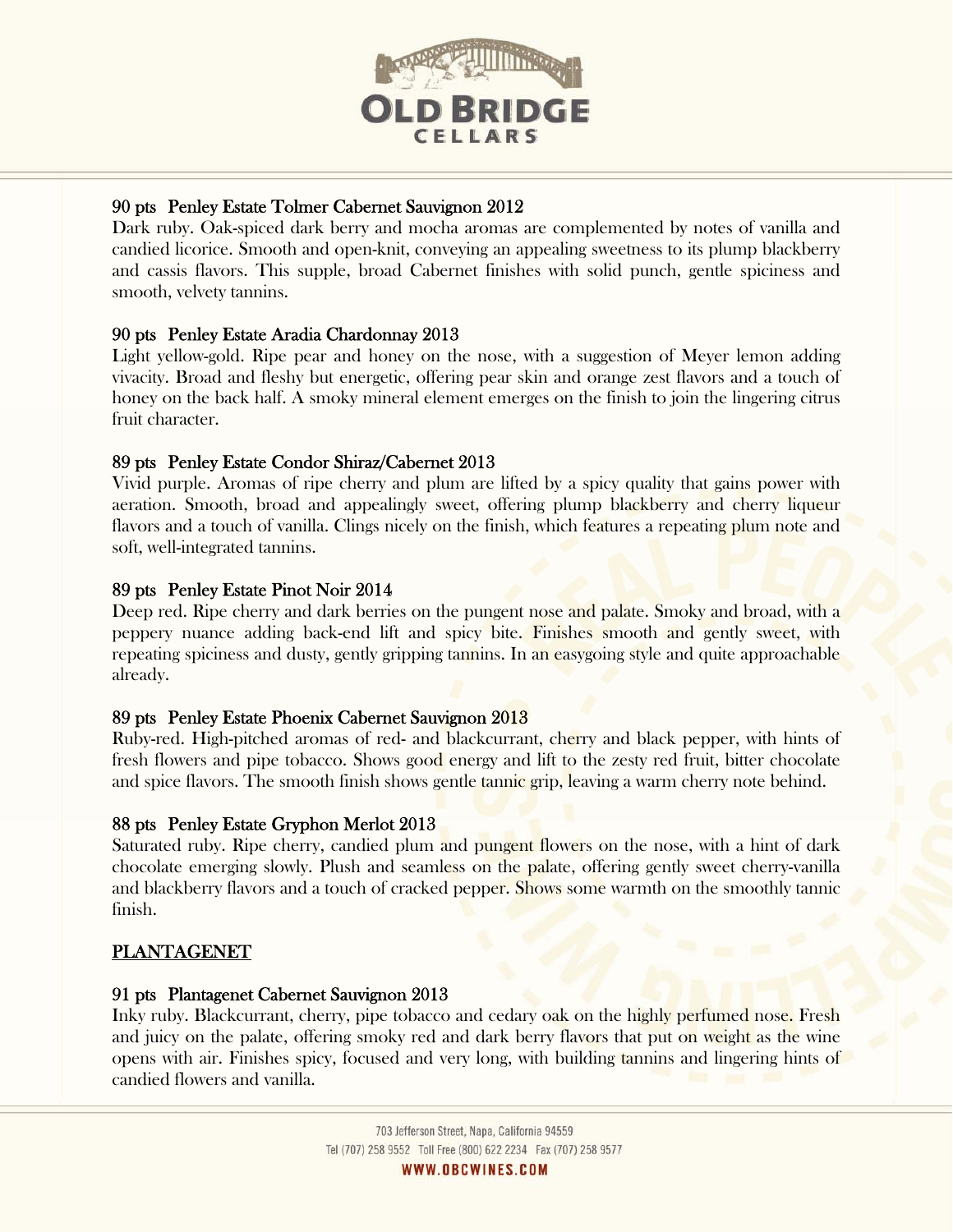

# 91 pts Plantagenet Estate Shiraz 2013

Opaque ruby. Smoky cherry pit, cassis and licorice scents, along with suggestions of olive paste, cracked pepper and violet. Distinctly northern Rhône in character, offering bitter cherry, dark berry and floral pastille flavors with a late hint of smoked meat. Shows refreshing spiciness and lift on the gently tannic, tenacious finish, which leaves a sweet floral pastille note behind.

## 90 pts Plantagenet Estate Riesling 2014

Pale straw. Stony, sharply focused and pure on the nose, displaying fresh lime and orange zest scents and a hint of candied ginger. Dry and tightly wound, with nervy citrus and orchard fruit flavors showing a refreshingly bitter edge. A suggestion of succulent herbs comes forward on the long, incisive finish, which leaves a touch of candied lime behind.

## 90 pts Plantagenet Omrah Shiraz 2013

Brilliant ruby. Textbook Syrah aromas of dark berries, olive paste, violet and smoky bacon on the perfumed nose show distinct Old World character. Ripe, smoke-accented black and blue fruit and floral pastille flavors are sharpened and given spicy bite by a suggestion of black pepper. Closes firm and smoky, with a lingering blue fruit quality and chewy tannins.

## 90 pts Plantagenet Estate Chardonnay 2014

Light yellow. Aromas of ripe citrus and orchard fruits, with suggestions of honey, vanilla and clove emerging with air. Broad and fleshy on entry, then tighter in the middle, offering fresh pear, melon and tangerine flavors and a suggestion of smoky lees. A hint of tarragon comes up on a long, supple, gently sweet finish that echoes the pear and tangerine notes. I would have guessed from this wine's supple texture that at least some of it had gone through malo, but I'd have been wrong.

## 88 pts Plantagenet Omrah Pinot Noir 2013

Bright red. Subdued red fruit and floral scents are complemented by succulent herbs and cocoa powder. Taut and focused on the palate, offering bitter cherry and redcurrant flavors that unfold slowly while picking up a hint of licorice. In an understated, cool style, finishing with solid closing punch; dusty tannins give the back end a slightly rigid character.

## 88 pts Plantagenet Omrah Cabernet/Merlot 2012

Deep ruby. Primary dark berry and cherry aromas are lifted by a peppery nuance and a hint of fresh flowers. Broad, fleshy and slightly jammy on the palate, offering plump blackcurrant and cherry flavors that firm up slowly on the back half. Dusty tannins give the wine's sweet dark fruit an unyielding quality.

# **SHOOFLY**

## 90 pts Shoofly Shiraz 2014

Brilliant ruby. Deeply pitched black and blue fruit and licorice aromas are lifted by a peppery nuance and a sexy floral quality. Broad and weighty on the palate, offering lush blueberry, cherry